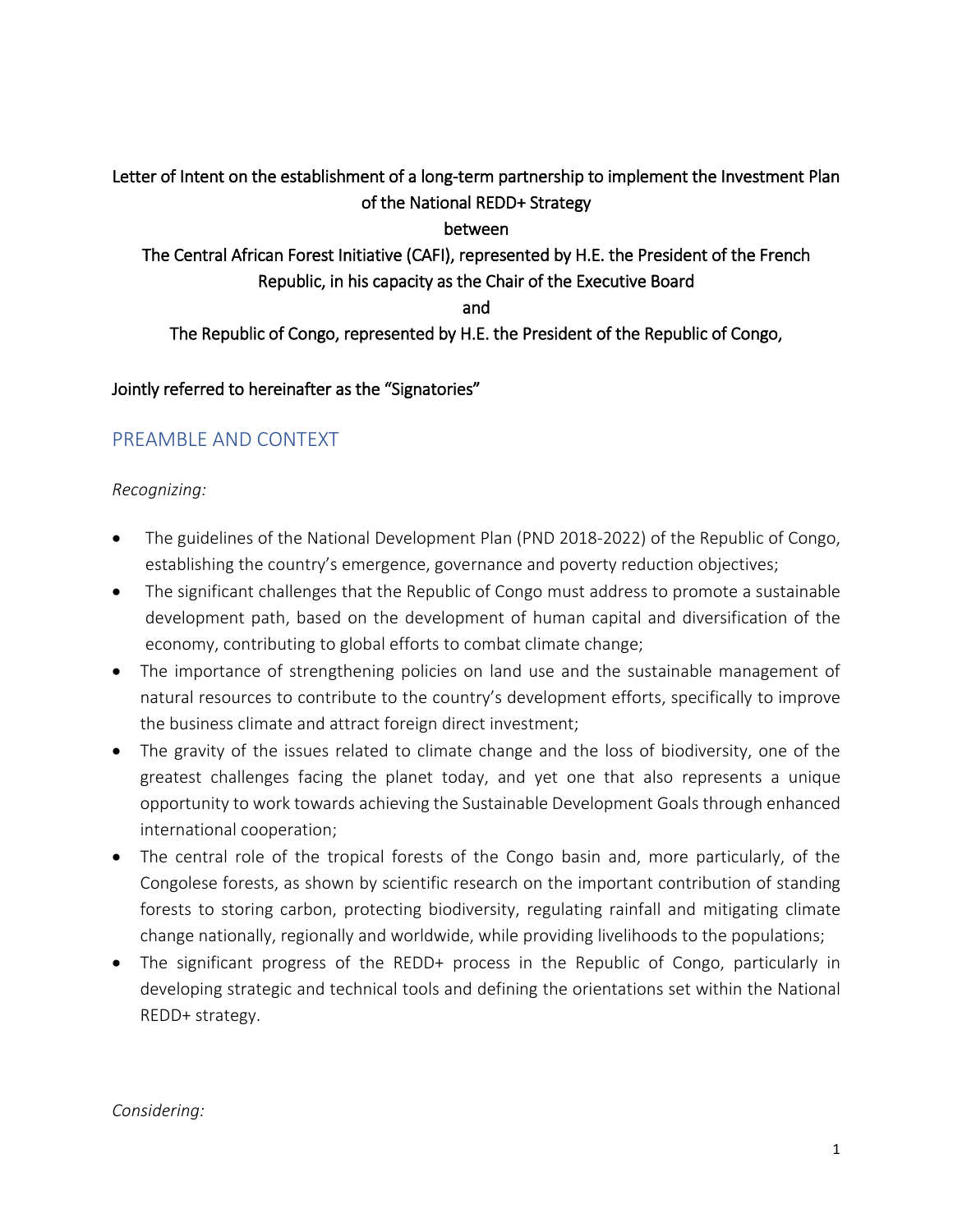- The Sustainable Development Goals noted in the Agenda 2030, adopted by the United Nations (UN);
- The objectives established by the parties to the Paris Agreement adopted at the  $21^{st}$ Conference of Parties (COP) of the United Nations Framework Convention on Climate Change (UNFCCC) and the parties' willingness to contribute actively to achieving said objectives through their Nationally Determined Contribution (NDC) at the national level, including the implementation of all of the relevant decisions taken by the Conference of the Parties;
- The objectives of the Convention on Biological Diversity (CBD) and the intention of the parties to contribute to achieving them, in particular Aichi Target 11, which calls for increasing protected area networks, covering terrestrial and inland water areas, to at least 17 per cent;
- The United Nations Convention to Combat Desertification in Countries Experiencing Serious Drought and/or Desertification, Particularly in Africa;
- The Resolution 61/295 on the UN Declaration on the Rights of Indigenous Peoples;
- The Cotonou Agreement, revised 22 June 2010 in Ouagadougou, between the European Union (EU) and African, Caribbean and Pacific (ACP) countries on participation of civil society, local communities and indigenous peoples;
- The Voluntary Guidelines on the Responsible Governance of Tenure of Land, Fisheries and Forests in the Context of National Food Security, adopted in May 2012 at the 38<sup>th</sup> session of the Committee on Food Safety (CFS);
- The Central African Forest Initiative (CAFI) Joint Declaration, signed on 29 September 2015 in New York by the Republic of Congo during the meeting of the General Assembly of the United Nations<sup>1</sup>, and the presentation of the Investment Plan of the National REDD+ Strategy of the Republic of Congo to the CAFI Executive Board in October 2017, June 2018 and September 2018;
- The commitment of the international community, under the Bonn Challenge, to restore 150 million hectares of degraded and deforested land by 2020 and 350 million hectares by 2030 and the specific commitment by the Republic of Congo to restore 250,000 hectares of deforested and degraded land under the Challenge;
- The Voluntary Partnership Agreement on Forest Law Enforcement, Governance and Trade (referred to hereinafter as "VPA-FLEGT") signed 17 May 2010 between the Republic of Congo and the European Union, which took effect on 1 March 2013, to improve forest governance;
- The Marrakesh Declaration for the Sustainable Development of the Palm Oil Sector, signed by Congo in 2016, marking its commitment to achieve zero net deforestation;
- The Treaty on the Conservation and Sustainable Management of Forest Ecosystems of Central Africa establishing the Central Africa Forests Commission, signed on 5 February 2005 in Brazzaville;

<sup>1</sup> http://www.cafi.org/content/cafi/fr/home/our-work/the-cafi-declaration.html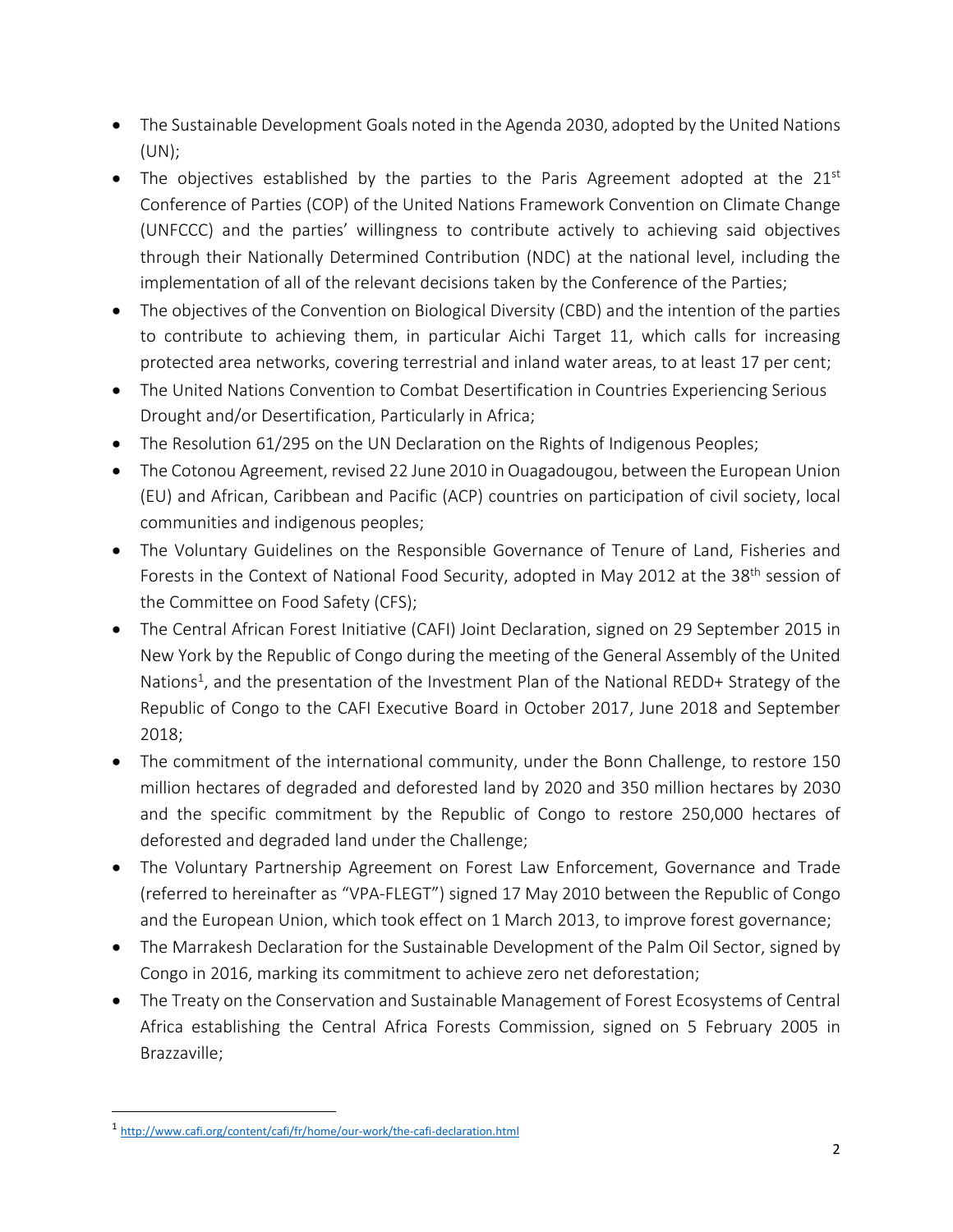- The Brazzaville Declaration of 22 March 2018, signed during the third meeting of the partners of the Global Peatlands Initiative, which affirms the Congo's will to protect the country's peatlands ecosystems, as well as the rights of local communities and indigenous populations in those areas;
- The June 2004 accession of the Republic of Congo to the Extractive Industries Transparency Initiative (EITI), the status of "compliant country" obtained in February 2013 and the inclusion of the forest sector based on a voluntary decision by the Government; and,
- The recognition, by the CAFI Executive Board on 29 October 2018, of the Investment Plan of the National REDD+ Strategy as the negotiation framework for a Letter of Intent.

The Signatories express their commitment to establish a long-term partnership to implement the Investment Plan of the National REDD+ Strategy of the Republic of Congo based on this Letter of Intent, following the 5 April 2019 decision of the CAFI Executive Board.

This Letter of Intent specifies its purpose and sets out the partnership principles and arrangements for the 2020-2025 period. The scope of the partnership will depend on the progress made in achieving the objectives set and may be expanded, on that basis, including to a results-based payment scheme for emissions reductions. The Signatories shall strive to extend the partnership beyond 2025, based on progress towards achieving the objectives.

## I. PURPOSE OF THE LETTER OF INTENT

This Letter of Intent defines the respective goals of the partnership, under which:

- a. The Republic of Congo expresses its willingness to work towards sustainable development by the promotion of a green economy and the conservation and sustainable management of forest ecosystems to ensure diversification and economic growth and combat poverty and climate change. The country intends to reduce its greenhouse gas (GHG) emissions specifically those from the "land use, land-use change and forestry" sector (LULUCF), based on its Forest Reference Emission Level (FREL), which will be revised. This level will be taken into account in the next Nationally Determined Contribution (NDC), which will be submitted to the UNFCCC. These emission reductions will be met through the following specific objectives:
	- i. Define and implement a land use policy, to the sustainably allocae and use land and natural resources, that ensures the protection and sustainable management of forest cover and peatland areas, based on the establishment of a Permanent Forest Estate (PFE), development of agro-forestry practices, orientation of agro-industrial activities into savannah areas, and securing public and private land rights, including customary rights;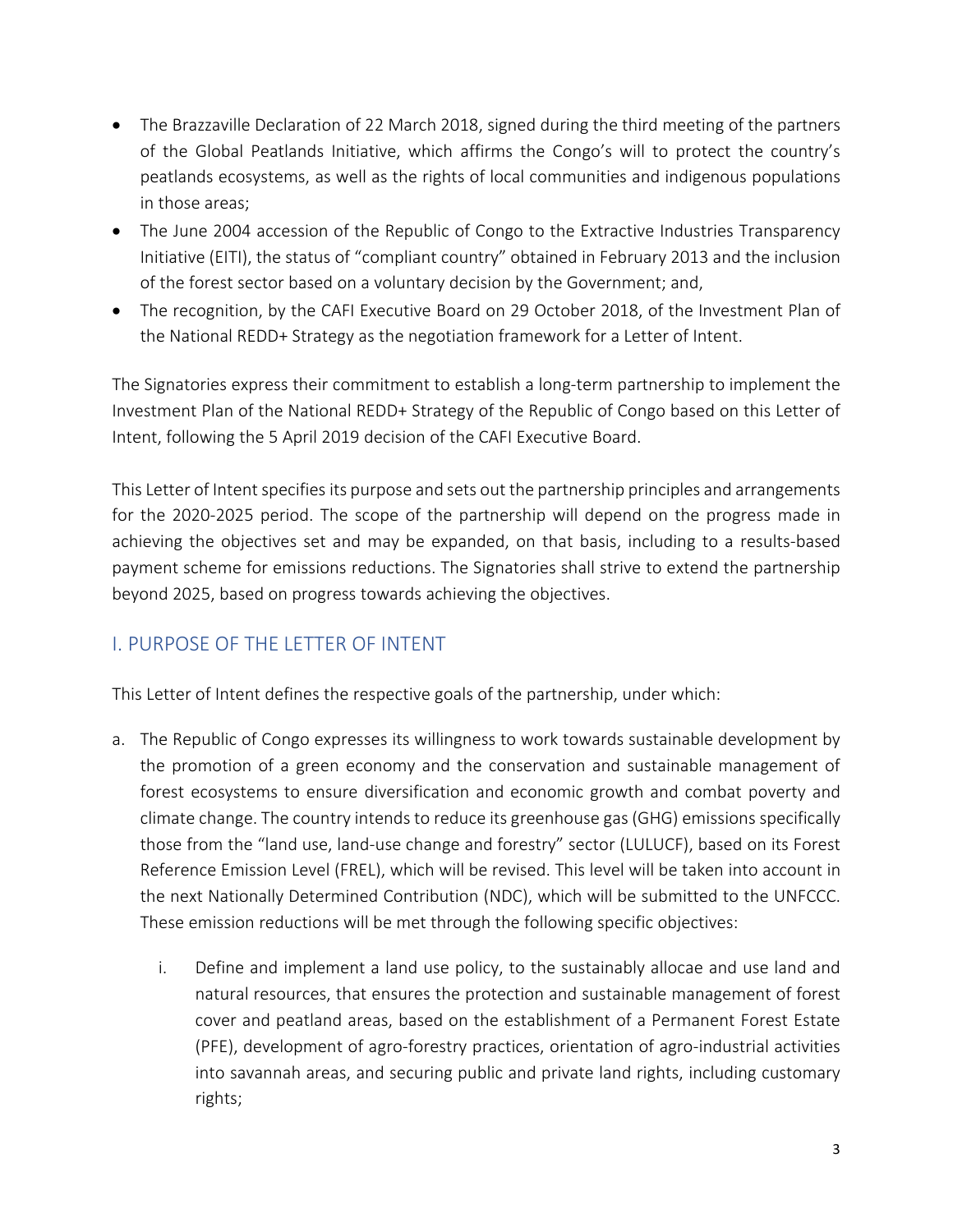- ii. Implement the Government's decision to promote agricultural activities, specifically agro-industrial activities and those related to the development of perennial crops, in savannah areas;
- iii. Commit to not convert<sup>2</sup> and to sustainably manage High Carbon Stock (HCS) and High Conservation Value (HVC)<sup>3</sup> forests, which will be defined in consultation with all stakeholders, based on national specificities, in accordance with the emerging international consensus and best practices regarding the definition of low-emission development, as well to manage all other areas sustainably;
- iv. Introduce a permanent cap on non-HCS/HVC forest lands available for conversion to other uses and ensure that these activities respect the principle of compensation (carbon and/or biodiversity);
- v. Establish and implement land use plans that encourage the protection and sustainable development of peatlands and prevent them from being drained and dried out<sup>4</sup>;
- vi. Implement measures seeking to improve forest governance, specifically to combat illegal logging, by implementing the VPA-FLEGT and its Legality Assurance System (LAS), as well as through policies that promote sustainable forest management, specifically, reduced-impact logging operations;
- vii. Strengthen controls on the environmental impact of activities, particularly in forest areas;
- viii. Develop forest and agro-forest plantations; and,

 $\overline{a}$  $2$  The term "conversion" refers to the conversion "of forests to another land use category," under the 2006 IPPC Guidelines for National Greenhouse Gas Inventories, Chapter 1.3.1.

<sup>&</sup>lt;sup>3</sup> On an exceptional basis, HCS and HCV forest conversion may occur in case of the development of infrastructure and extractive industries outside the agro-industrial sector, which are deemed of vital interest to the national economy, ensuring that these activities satisfy the principles of carbon and/or biodiversity compensation. This exceptional conversion of HCS/HCV forests will be covered by the cap referred to in Article 1.a.iv. The potential HCS/HCV forest conversions under this footnote will be subject to annual reporting and made public at the site of the ministries concerned and/or of the Prime Minister's office.

<sup>4</sup> The term "protection and sustainable management of peatlands" in the context of the Letter of Intent is included in accordance with the commitments made under the Brazzaville Declaration and Resolution UNEP/EA.4/RES.16 on the Conservation and Sustainable Management of Peatlands, adopted on 15 March 2019, and covers the following aspects:

Establishment and implementation of land use plans that support peatlands conservation and protection;

The promotion of best sustainable management practices in peatlands areas covered by economic activities so that the latter are managed sustainably and carefully in terms of climate; that is, so that they are not drained or dried out; and,

Implementation of the principle of free, prior and informed consent with regard to the activities mentioned above.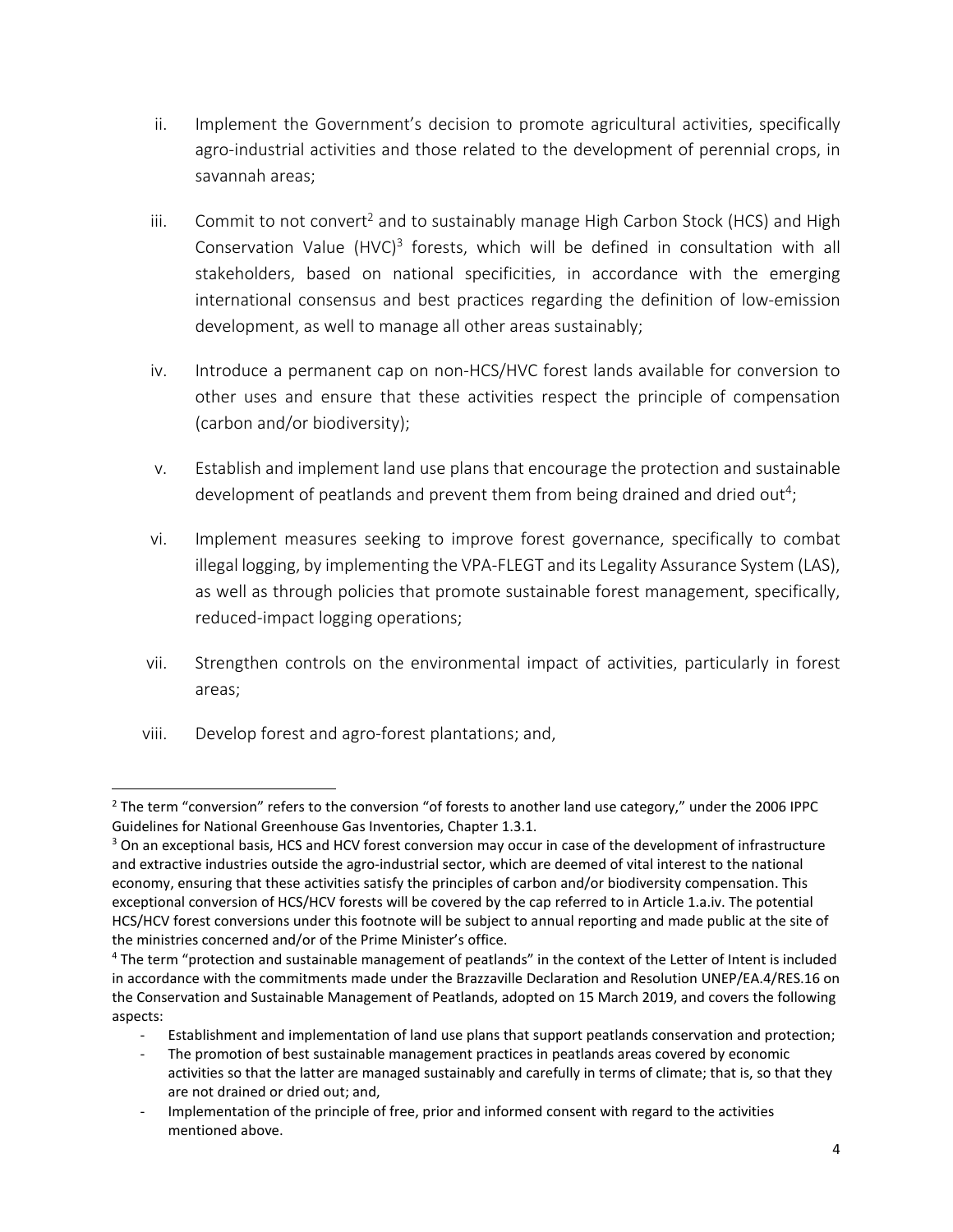- ix. Develop payment mechanisms for environmental services.
- b. CAFI members will endeavour to mobilize public and private funding, within the CAFI Trust Fund, as well as to align their bilateral intervention, to support the Republic of Congo in achieving its goals, as set forth in the Investment Plan of the National REDD+ Strategy, and support the country in accessing innovative financing, particularly payments for environmental services.

## II. GENERAL PRINCIPLES

The Republic of Congo and CAFI note the importance of complying with the following general principles under the partnership to be established by the Letter of Intent, which apply to all of the milestones that appear in Annex 1:

- 1. A high-level, continuous, multisectoral political dialogue by the establishment of a highlevel consultation framework, led by the Prime Minister, the Head of Government, and bringing together the authorities concerned and the country's technical and financial partners, particularly those who are members of CAFI's Executive Board, to jointly monitor implementation of the Letter of Intent and the Investment Plan of the National REDD+ Strategy;
- 2. A participatory approach to land use via consultation mechanisms that involve all stakeholders concerned in land use-related sectors in order to comply with the principles of consultation and transparency in the implementation processes, while acknowledging and respecting the role and responsibilities of the State in the final decision;
- 3. The recognition and respect of the rights and aspirations of allstakeholders, including local communities, indigenous populations and women, particularly in the area of customary and modern land rights. These will be considered in the planning and implementation phases of policies and programmes to contribute to improving the populations' living standards and promote gender equality, in line with international conventions and best practices and with the country's legal and regulatory framework;
- 4. A performance-based approach to guide efforts to mobilize CAFI resources, based on progress towards achieving the objectives set forth in this Letter and the level of the Government's commitment;
- 5. Increased coordination and search for synergies by the Government and the partners among the country's policies, initiatives and programmes dealing with land use and natural resource management and its climate commitments, and alignment of the interventions of the country's financial partners to achieve the objectives of this Letter of Intent and the Investment Plan of the National REDD+ Strategy.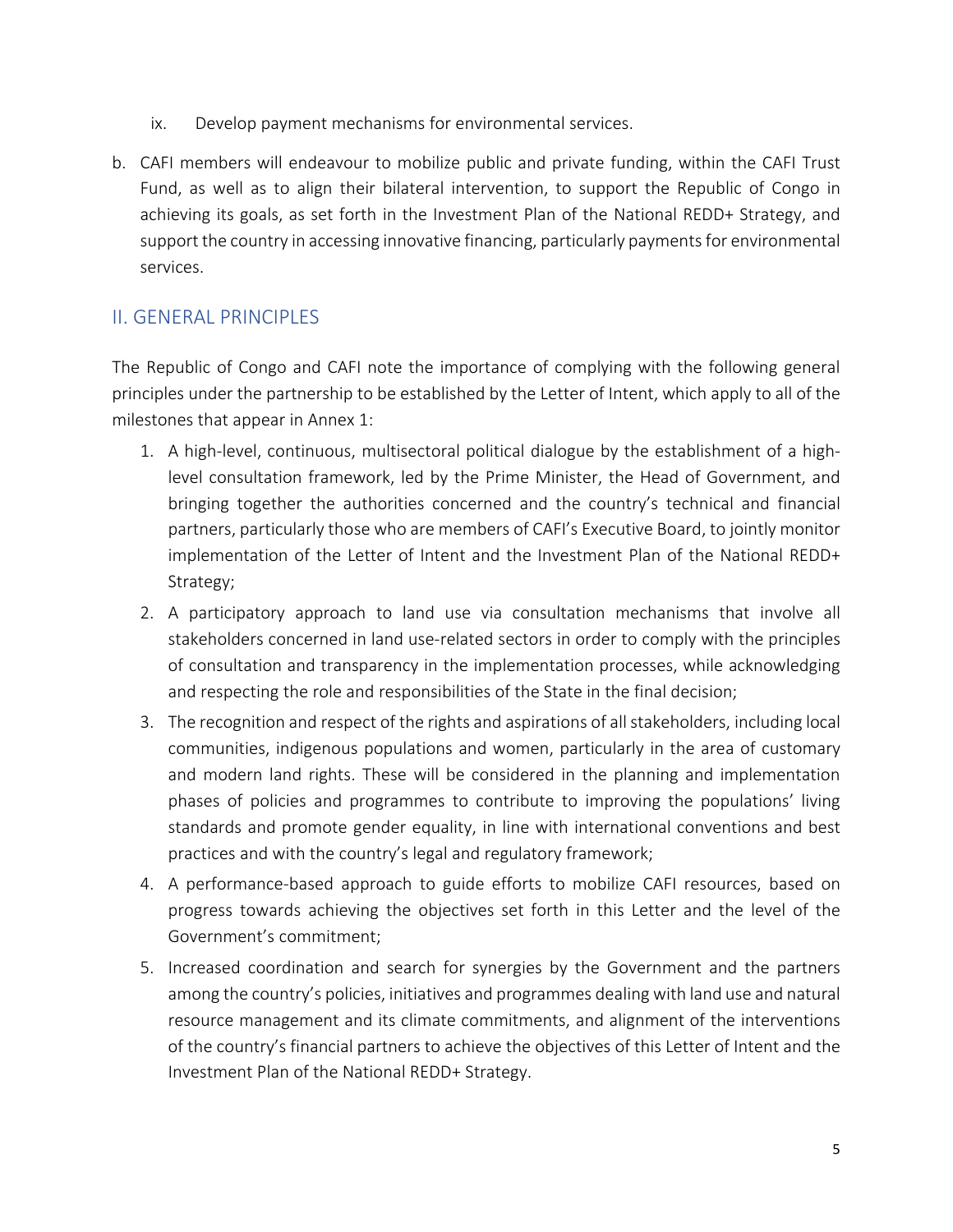## III. OBJECTIVES

To achieve the goals referred to in paragraph I.a, the Government of Congo and CAFI express their intention to achieve the following eight objectives, which are aligned with the priorities defined by the Investment Plan of the National REDD+ Strategy on sustainable allocation and land use and that will be implemented in accordance with the principles at Point II.

These actions contribute significantly to implementing the future Nationally Determined Contribution, achieving the climate objectives of the Paris Agreement adopted in December 2015, those defined by the Convention on Biological Diversity and the United Nations Convention to Combat Desertification in Countries Experiencing Serious Drought and/or Desertification, Particularly in Africa, and meeting the 17 sustainable development goals adopted in September 2015.

#### 1. Land use planning

Develop, adopt and implement a national land use plan (PNAT), a national territorial development plan (SNAT) and departmental land use plans (SDAT) that organize and optimize the use of land by the various national economic sectors in order to:

- promote sustainable development at national and local scale;
- support the country's economic diversification policy;
- improve the business climate, enabling increased mobilization of investments;
- reduce impacts on the forest; and,
- guarantee a permanent forest estate.

The national land use planwill depend, in particular, on the establishment of a Permanent Forest Estate and on the principles of non-conversion of HCS/HCV forests, of protection and sustainable management of peatlands to ensure that they are not drained or dried out, of limited, carbon-neutral conversion of non-HCS/HCV forests, of compensation for biodiversity and carbon losses and of respect for customary land rights and will make it possible to resolve and prevent land use conflicts.

#### 2. Secure land tenure

Implement the new land tenure law that recognizes and respectsthe rights of local communities and indigenous populations (LCIPs) that do not possess land title recognized under modern law, in particular, the continuation of the programme to recognize land tenure and to register land rights. Implementation of the land tenure law will also make it possible to establish State land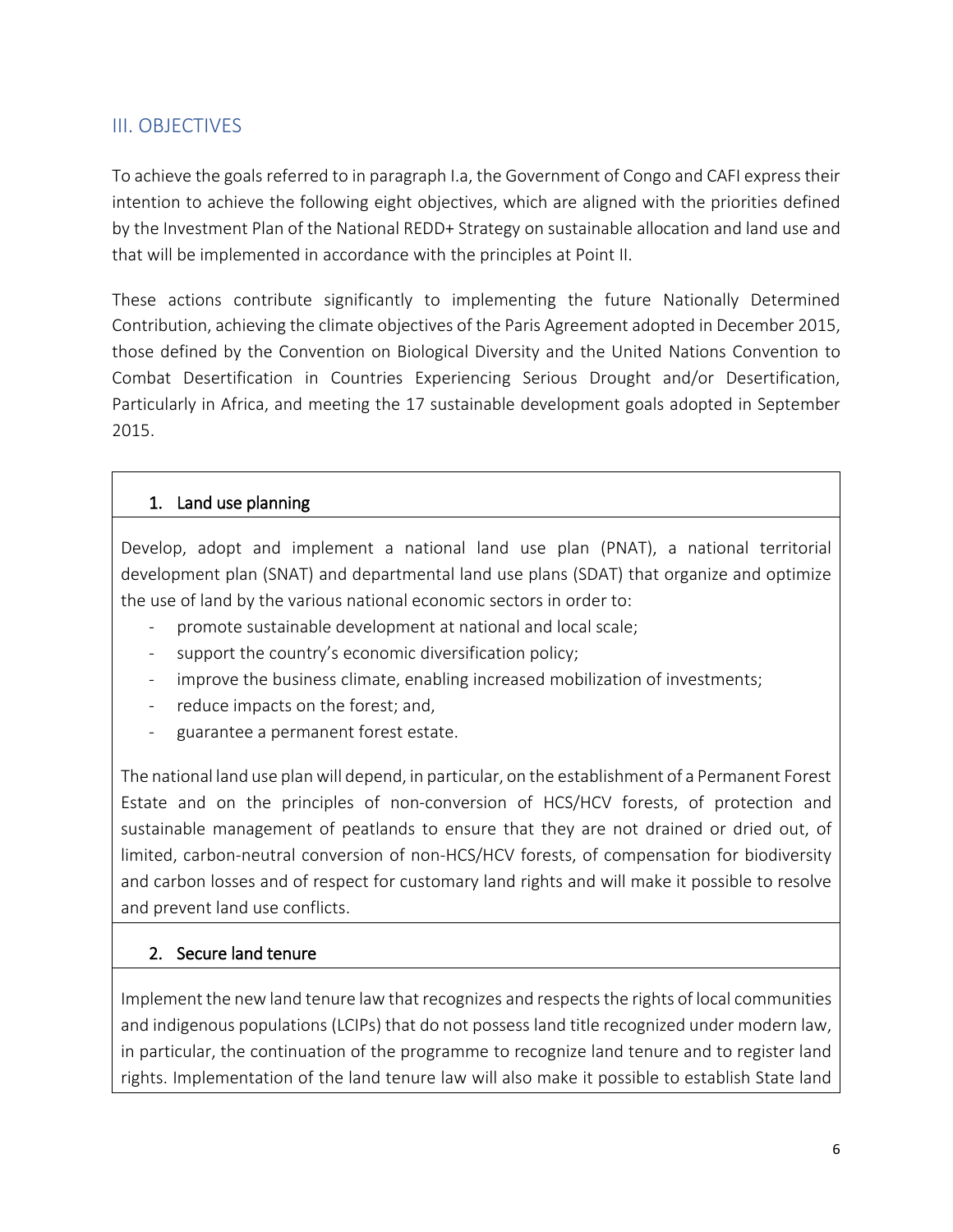reserves benefiting investors and the populations, while reducing land tenure conflicts and taking into account the provisions of the PNAT, SNAT and the SDATs.

Establish a cross-sectoral land registry (combining mining, petroleum, agro-industrial and forestry registries) to avoid conflicting land use overlaps.

## 3. Strengthen environmental and social controls on activities affecting the forest cover and biodiversity

Strengthen and implement the regulatory framework governing environmental protection and environmental and social impact studies, particularly the monitoring of environmental and social management plans, to include provisions on compensation for biodiversity and carbon. This will provide appropriate tools to implement and monitor the principles of forest and peatland preservation, as well as the Cancun Safeguards for land and resource use projects in the agricultural, forestry, mining, hydrocarbon and infrastructure sectors.

## 4. Agricultural development

Support the sustainable development of the agricultural sector by directing agro-industrial plantations, including palm oil, to savannah areas in compliance with environmental requirements, and by promoting zero-deforestation agroforestry for small-scale farming practices in forest areas.

Support soils research to identify savannah areas suitable for palm oil development.

The development of the agricultural sector will take the following principles into account:

- non-conversion of HCS/HCV forests;
- protection and sustainable development of peatlands to prevent them from being drained or dried out;
- limited and carbon-neutral conversation of non-HCS/HCV forests;
- compensation for biodiversity and carbon losses;
- compliance with customary land title rights; and,
- transparency in terms of agricultural land planning and allocation for agro-industrial plantations.

## 5. Forest governance and sustainable forest management

Develop, adopt and implement a policy of sustainable management of forests and legal and lowemission logging through:

adopting a legal framework aligned with the principles of sustainable development;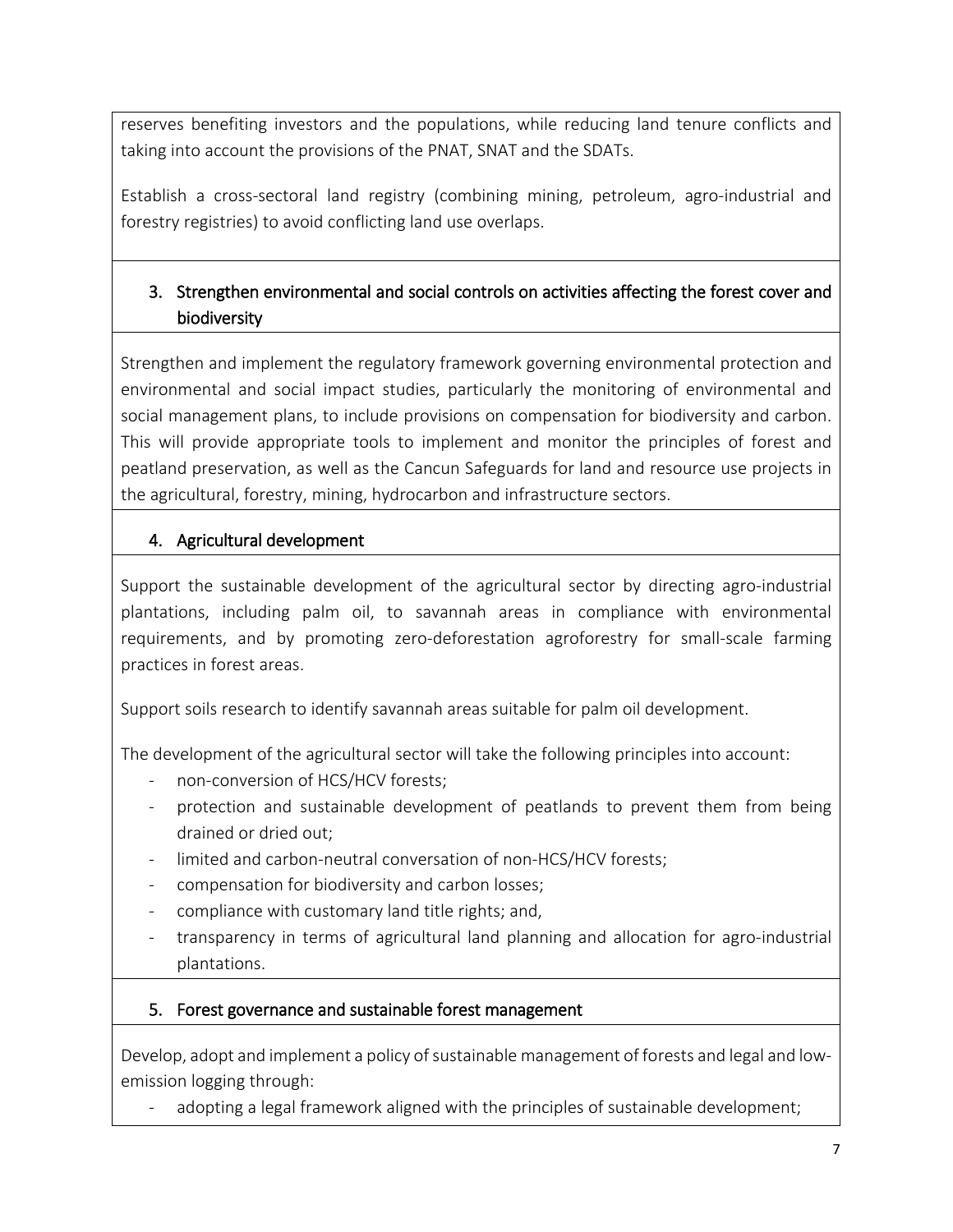- efforts to improve forest governance by implementing and strengthening the application of the legal and regulatory framework, specifically monitoring legality, by implementing the VPA-FLEGT, its LAS and, in particular, the Computerized Legality Verification System (CLVS), and continuing the efforts to develop management plans by Forest Management Units (FMU);
- promotion of forestry methods with low impacts on ecosystems and carbon stocks;
- oversight of the artisanal sector to ensure the legality of operations and its economic and environmental sustainability;
- strengthening the protected areas network and its effective and efficient management;
- mapping and improved knowledge of the peatlands and their protection and sustainable management to prevent them from being drained or dried out;
- developing forest and agro-forestry plantations and restoration of degraded areas; and,
- developing the fuelwood sector particularly from forest plantations.

## 6. Governance of the mining, hydrocarbon and infrastructure sectors

Strengthen the concertation among and the accountability of actors (public, private and civil society) in the mining, hydrocarbon and infrastructure sectors for the preservation of forest ecosystems;

Ensure the implementation of decree 2019-133 of 31 May 2019 conditioning land attributions to the prior approval of the inter-ministerial committee for land use planning and development, and develop and adopt regulations specifying the provisions for the allocation of land for mining, hydrocarbon and infrastructure operations to incorporate the following principles:

- minimization of direct and indirect impacts of mining and hydrocarbon activities on carbon stocks and forest and peatlands biodiversity;
- prior environmental and social impact studies for all mining, hydrocarbon and infrastructure projects, in accordance with the provisions of law 003/91 of 23 April 1991 on the protection of the environment;
- non-conversion of HCS/HCV forests<sup>5</sup>,
- limited conversion and compensation for losses of carbon and/or biodiversity of non-HCS/HCV forests;
- protection and sustainable development of peatlands to prevent them from being drained or dried out;
- contributions from mining and oil companies for the management of neighbouring protected areas, in partnership with international organizations; and,

 $\overline{a}$ <sup>5</sup> On an exceptional basis, carbon-neutral HCS/HCV conversion may occur in case of the development of infrastructure and extractive industries outside the agro-industrial sector, which are of vital interest to the national economy. This exceptional conversion of HCS/HCV forests will be covered by the cap referred to in Point 1.a.iv.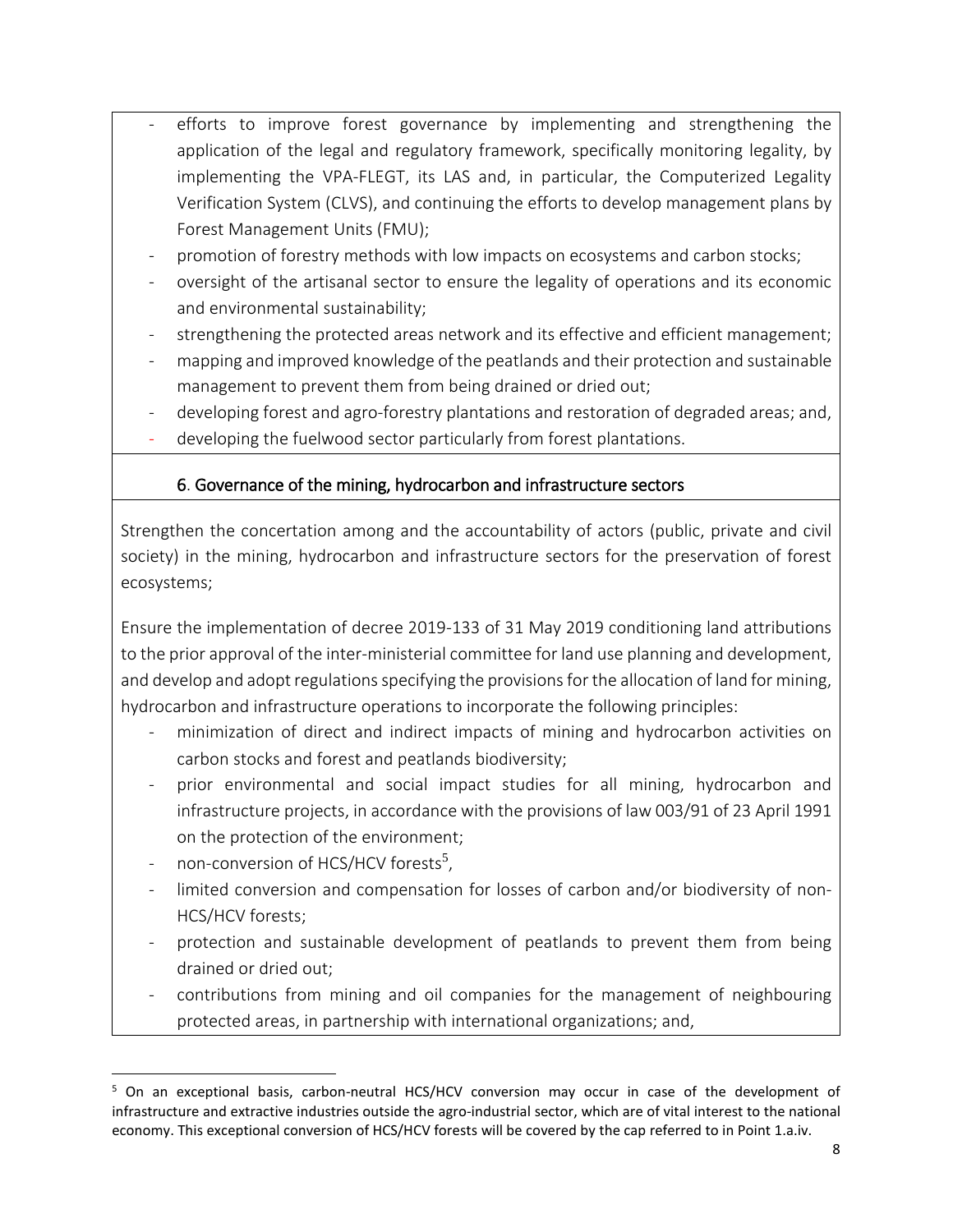minimization of the risks of conflicts, related to incompatible land uses, with other operators in the private sector and local communities and indigenous populations who hold recognized customary use rights, in compliance with social and environmental safeguard tools.

Strengthen controls over semi-industrial, artisanal and informal mining companies.

Plan infrastructure for energy and the transport of extracted resources, limiting the impact on forest ecosystems.

#### 7. Promote sustainable fuelwood and renewable energy

Implement the energy sector policy by favouring sustainable alternatives to non-renewable fuelwood resources by involving stakeholders (public and private sectors and civil society).

#### 8. Strengthen governance, coordination and financing

Provide inter-sectoral and inclusive guidance, coordination and high-level monitoring to increase mobilization and alignment of the interventions and financing from the public and private sectors and civil society, nationally and internationally, with the objectives of the Letter of Intent and the Investment Plan of the National REDD+ Strategy.

Conduct a study on the establishment of an Independent Observation in the framework of the implementation of the Letter of Intent, the results of which will be approved by all stakeholders.

Establish a consultation framework with the private sector to incite businesses to enter the REDD+ process.

Ensure the transparency and consolidation of information and implementation of the law in the land use sector (mines, hydrocarbons, forest, agriculture and infrastructure).

Establish a consultation platform for donors, international institutions and actors from the Republic of Congo.

The milestones associated with these objectives, defined in the Annex, will guide the monitoring of cooperation between the Signatories, based on the monitoring/evaluation provisions in accordance with Article VII.

## IV PARTNERSHIP IMPLEMENTATION ARRANGEMENTS

#### 4.1 CAFI FINANCIAL COMMITMENTS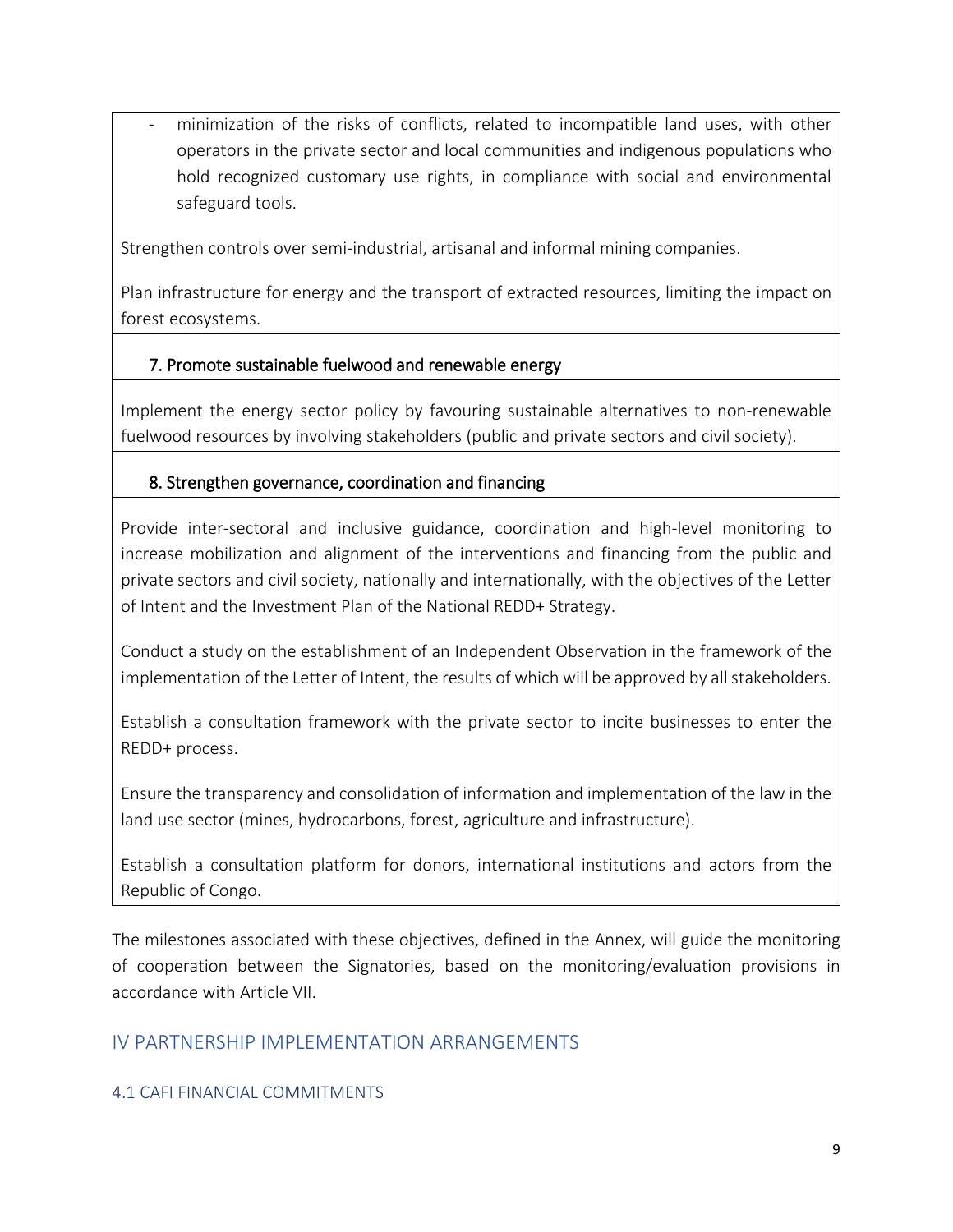To contribute to achieving the objectives mentioned above, CAFI notes its willingness to:

- mobilize and provide funding i) through its MPTF fund and ii) bilateral public funding aligned with the objectives of the Letter of Intent and the Investment Plan of the National REDD+ Strategy ("CAFI contribution");
- support efforts to mobilize and coordinate external public and private resources to contribute to the development of an inclusive, deforestation-free green economy and to the coherence of interventions ("aligned interventions"); and,
- support the Republic of Congo in the promotion of systems for payment for environmental services.

#### *4.1.1 CAFI contributions: CAFI Trust Fund contribution and CAFI bilateral contributions*

In its 5 April 2019 decision, the CAFI Executive Board approved an initial/maximum allocation of USD 65 million for the period 2019-2025, including USD 45 million from the CAFI Trust Fund and USD 20 million in additional bilateral financing.

Efforts to mobilize and make the CAFI contribution resources available will be undertaken in accordance with the performance-based approach referred to above; that is, based on the Government's level of commitment to achieving the objectives outlined in this Letter and the progress made.

In line with the Terms of Reference of the CAFI Fund, the contribution from the CAFI Trust Fund will be subject to Executive Board allocation and disbursements decisions. This contribution is subject to meeting the conditions of the CAFI Standard Administrative Agreement, particularly those conditions related to the availability of funds. In accordance with the CAFI Fund Standard Administrative Agreement, the request of the Government of Congo, which will be consolidated by the CAFI Secretariat, will be based on the financial needs defined in the annual workplan, programmatic projections and relevant financial and narrative reports prepared by the implementing entities.

The CAFI Executive Board's allocation and disbursement decisions regarding the Trust Fund contribution will be based on the demonstration of these financial needs, as well as on the review of progress relative to the agreed milestones for implementing the objectives of this Letter of Intent, which serves as the framework for political dialogue.

The CAFI member countries and their partners also express their intent to participate in the dialogue on monitoring the implementation of the Letter of Intent and to strengthen efforts to align their funding programmes in Congo with the objectives of the Letter of Intent and the Investment Plan of the National REDD+ Strategy.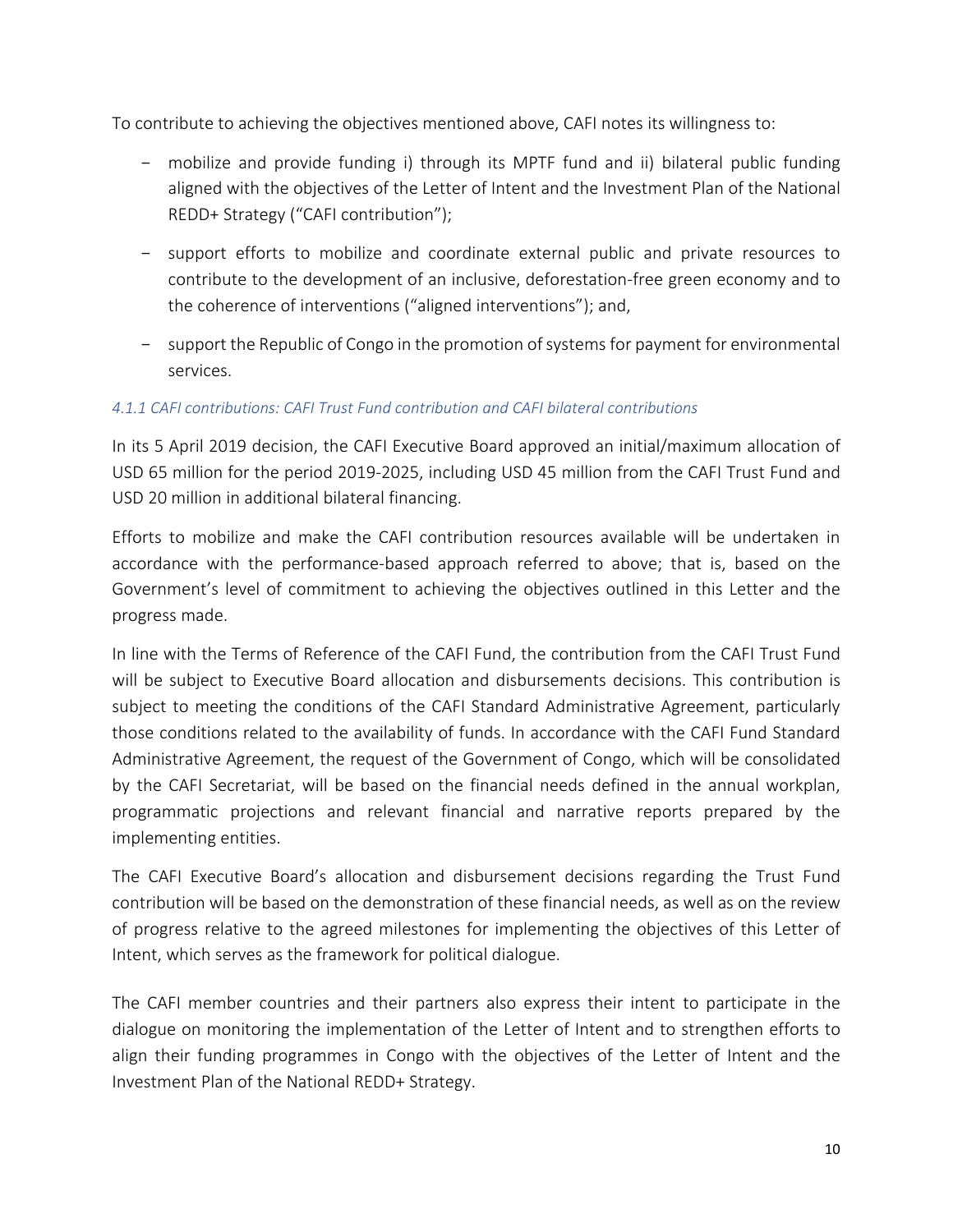The Signatories state their intention that CAFI bilateral contributions should meet the following criteria:

- be new, additional and predictable;
- show that they contribute directly to achieving the objectives in the Letter of Intent and the Investment Plan of the National REDD+ Strategy; and,
- respect the governance and monitoring framework established for the implementation of the Letter of Intent and the tracking of progress towards achievements of the milestones.

These bilateral contributions will be implemented through programmes and projectsfor which the Office of the Prime Minister will preside the steering structures, in order to fulfil its role as monitor of the commitments taken in the Letter of Intent.

The donors who provide the bilateral funding included in the Letter of Intent will participate in the political dialogue as part of the monitoring of the achievement of the objectives set therein, particularly by integrating specific measures related to the donors' contribution in the monitoring plan in the Letter of Intent.

#### *4.1.2 Aligned financing*

Given the significant issues related to efforts to promote sustainable development based on an inclusive, green economy path, CAFI will work to help the Republic of Congo mobilize additional resources, both public and private, to contribute to the implementation of the Letter of Intent and the objectives of the Investment Plan of the National REDD+ Strategy. CAFI expresses its willingness to contribute to efforts to increase the coordination and alignment of the interventions with public funding sources, particularly multilateral (including the Green Climate Fund, the Global Environment Fund, the Blue Fund and the multilateral development banks), and with the initiatives and partners supporting the Republic of Congo in working towards sustainable land and natural resource use and management.

#### 4.2 GOVERNMENT COMMITMENTS

To contribute to the achievement of the objectives in the Letter of Intent and implementation of the Investment Plan of the National REDD+ Strategy, the Government of the Republic of Congo notes its intent to:

- Carry out the institutional reforms necessary to achieve the objectives and milestones defined in this Letter, in accordance with the principles defined in Point II;
- Ensure the participation of the political authorities in key sectoral ministries, under the leadership and guidance of the Office of the Prime Minister, to monitor implementation of the objectives of this Letter and the Investment Plan National REDD+ Strategy;
- Ensure compliance with the principles defined in Article II;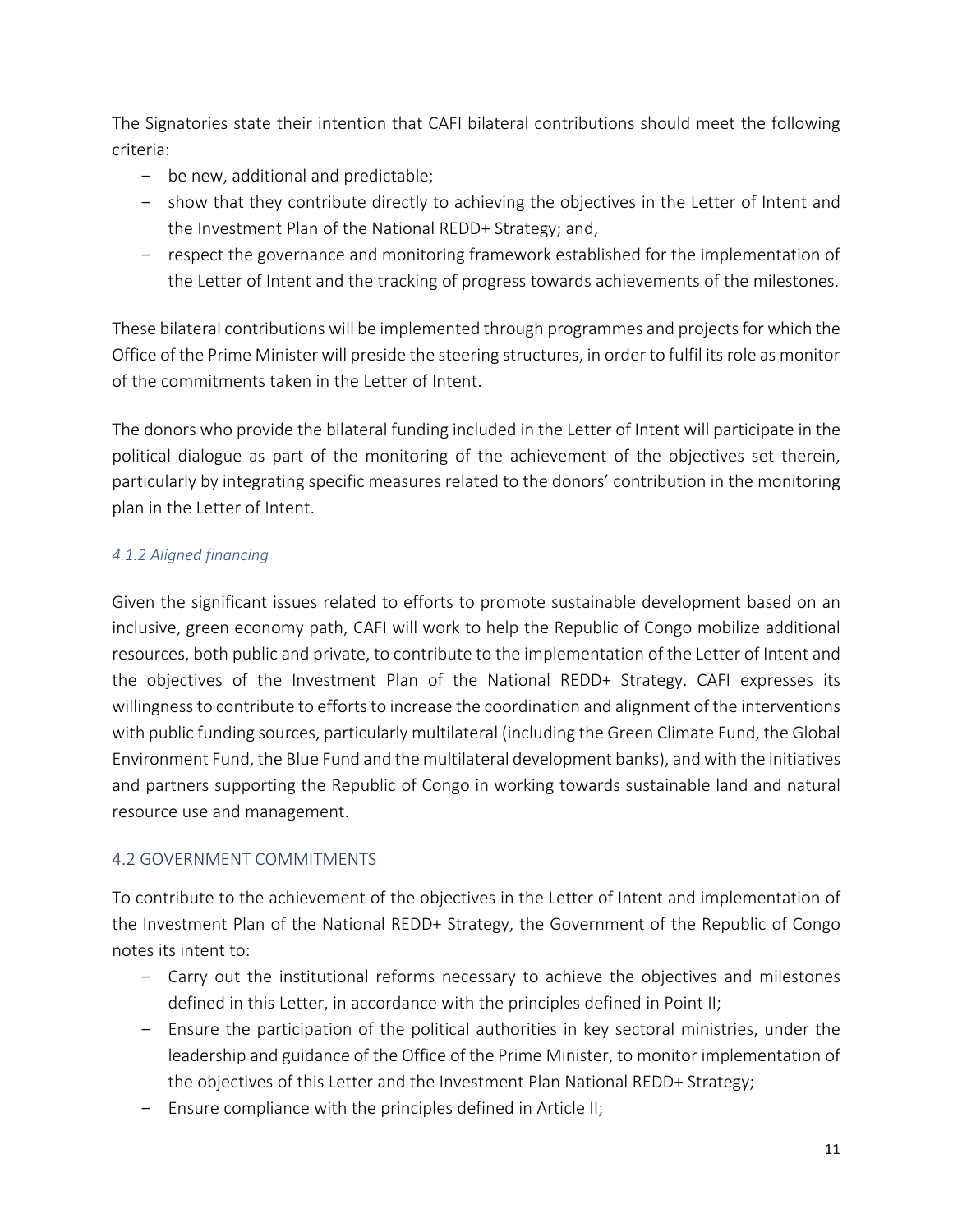- Ensure effective national coordination so that external funding (including the Green Climate Fund, GEF and the Blue Fund) can participate efficiently in meeting the objectives of the Letter of Intent;
- Take into account the implementation of the Investment Plan of the National REDD+ Strategy in budget planning, mobilize public and private national resources to implement the measures necessary to achieve the objectives of the Letter of Intent, of the Investment Plan of the National REDD+ Strategy and the revised NDC, including the LULUCF sector, and update national contributions on a regular basis in the financing plan;
- Improve the business climate in the land use sector.

#### 4.3 DIALOGUE AND CONCERTATION MECHANISM

When this Letter of Intent is signed, the Signatories express their intent to establish a dialogue and consultation framework to achieve its objectives and, in particular, to implement Principles 1 and 2 set forth at Point II.

This mechanism will help to monitor the objectives and milestones in this Letter, draft recommendations for carrying out the defined institutional reforms and define the planned cooperation actions.

In this regard, the Government of the Republic of Congo and the CAFI donor countries express their commitment to comply with the following partnership framework, comprised:

- politically, of the dialogue and consultation mechanism that the Signatories intend to establish;
- programmatically, of the revised Investment Plan of the National REDD+ Strategy, the programming notes developed by the CAFI Secretariat in close consultation with the Government of the Republic of Congo and validated by the CAFI Executive Board, and the future project documents developed by the executing agencies with the Government and validated by the CAFI Executive Board;
- legally, of the Standard Administrative Agreement of the CAFI MPTF and the decisions of the CAFI Executive Board;
- in terms of the dialogue and consultation mechanism, of the annual monitoring plans defining specific monitoring milestones and indicators, milestone monitoring matrices and the annual report on milestone monitoring, including the recommendations and their implementation status.

The Government's technical and financial partners, such as the African Palm Oil Initiative (APOI) of the Tropical Forest Alliance 2020, may be associated to this dialogue and consultation framework to the extent that they contribute to the implementation of the objectives set out in the Letter of Intent.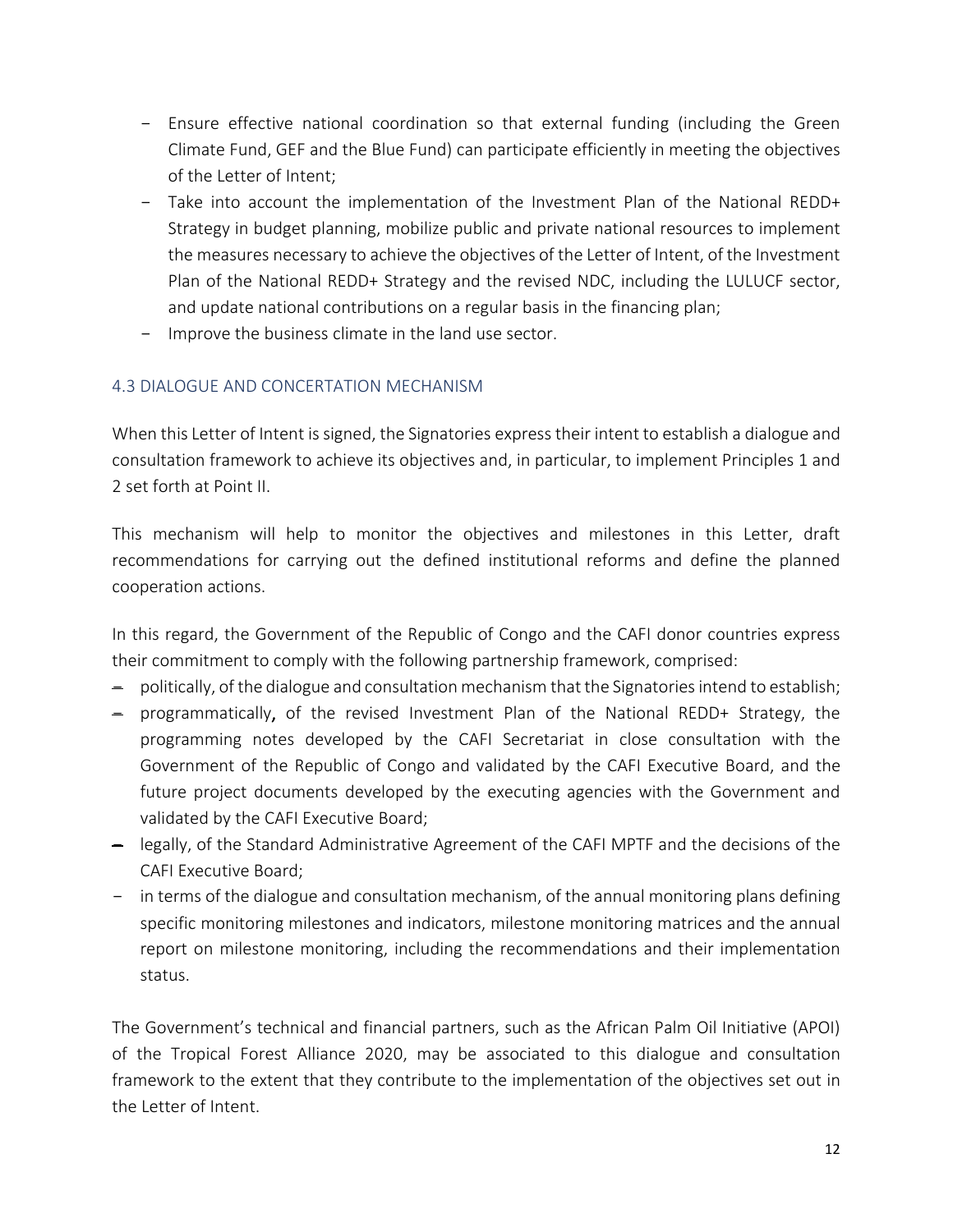#### 4.4 PARTNERSHIP MONITORING AND EVALUATION

The Government of the Republic of Congo expresses its intent to ensure, in collaboration with the programmes' partners and stakeholders:

- Monitoring of the objectives and milestones set out in this Letter of Intent, specified jointly below in indicators updated in the annual work plans; updated information will be made available to the public regularly at the site [http://primature.cg.](http://primature.cg/) An annual report on monitoring the milestones, including the implementation status of the recommendations of the joint review, will be prepared and posted online;
- Monitoring of the Investment Plan of the National REDD+ Strategy indicators. The definition of these indicators will take the CAFI indicators into account;
- Joint monitoring and periodic reporting on the funding sources that support implementation of the Investment Plan of the National REDD+ Strategy by updating the results and budget framework, including relevant international aid and gradual progress towards establishing domestic funding to ensure alignment with the objectives of this Letter of Intent; and,
- Involvement in the monitoring of the partnership and the proper functioning of an Independent Observation, whose mission would be to monitor measures and activities addressing the allocation and use of land and natural resources by capitalizing on the lessons and experiences of the existing mechanisms (in the forest sector, under the Extractive Industries Transparency Initiative (EITI), in the economic governance sector).

The Government of the Republic of Congo and the CAFI Executive Board agree to hold at least one annual review to discuss this monitoring, based on an annual written report that the Government will submit two weeks prior to the annual meeting.

In addition to the Signatories' regular monitoring, an independent review of the partnership will be conducted in 2023. The signatories will jointly develop and validate its terms of reference.

This regular monitoring by the Signatories, as well as the independent review, will make it possible to provide information on the Government's level of commitment and, thus, on CAFI's efforts to mobilize resources and the partnership's approaches.

#### 4.5 AMENDING THE LETTER OF INTENT

This Letter of Intent may be amended by an exchange of letters between the Signatories. The letters thus exchanged will then become an integral part of this Letter of Intent.

#### 4.6 NOTIFICATIONS AND COMMUNICATION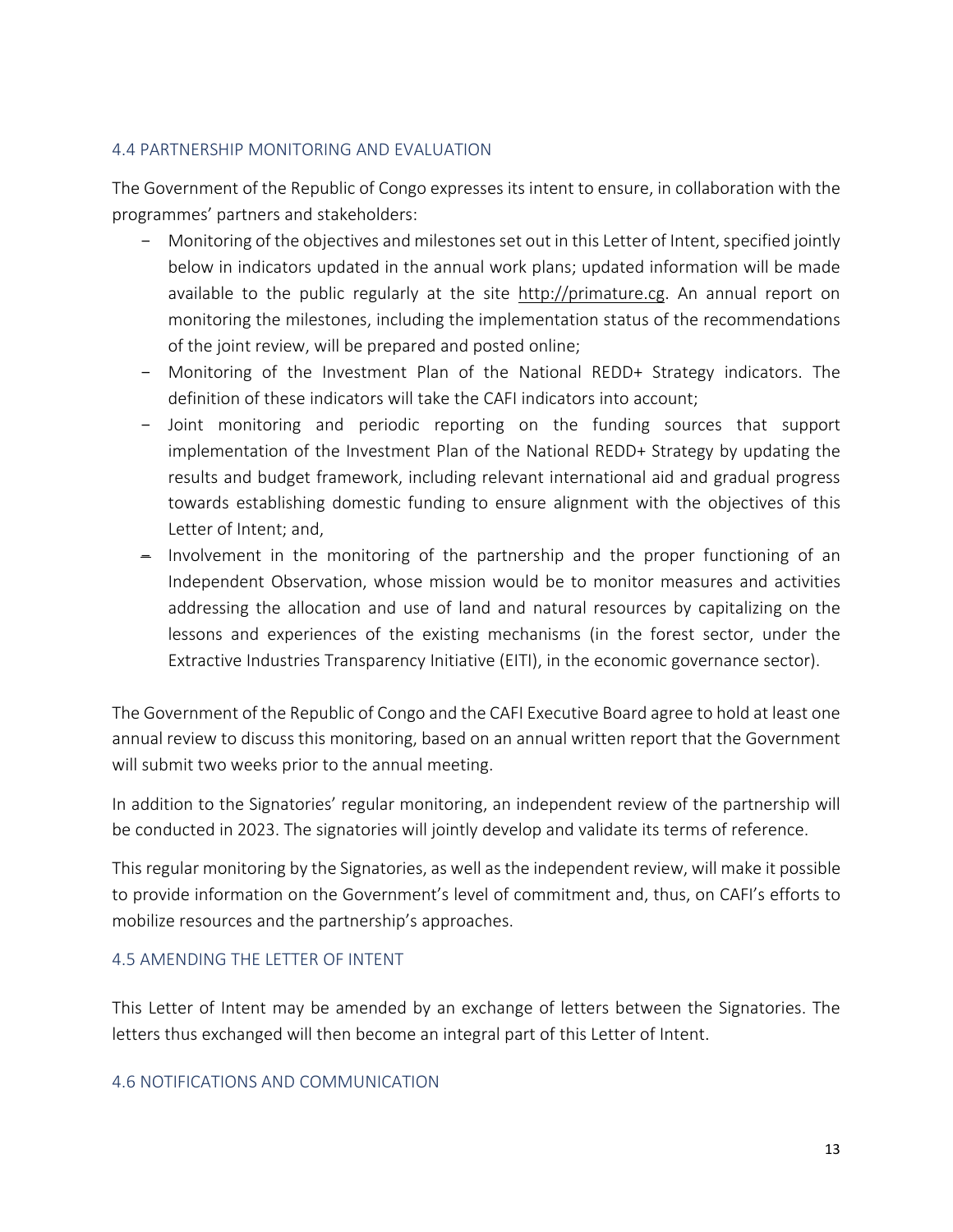All notifications and correspondence from the Government to the CAFI Executive Board shall be sent by the Office of the Prime Minister.

This Letter of Intent shall not prejudice the discharge of duties following from the bilateral or multilateral agreements to which the Signatories are or may become parties. It does not create, nor does it seek to create, legal or binding obligations on either Signatory with regard to national or international law.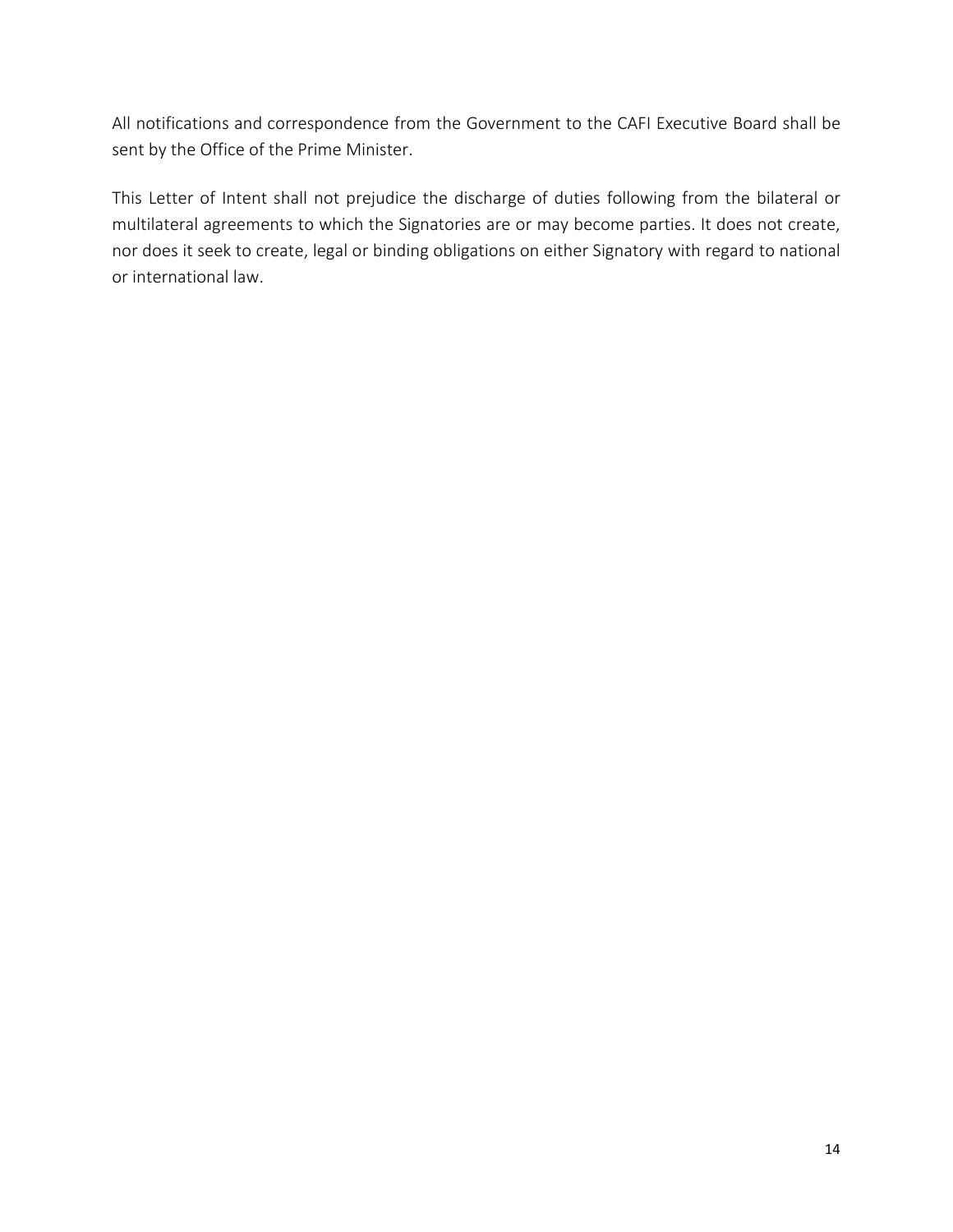Done at Paris, on 3 September 2019, in two copies (French and English).

#### For the Republic of Congo

The President of the Republic of Congo

H.E. Denis SASSOU NGUESSO

For the Central African Forest Initiative

The President of the French Republic

H.E. Emmanuel MACRON

Date **Date Date Date Date Date Date Date Date Date** 

With the approval of

Jennifer Topping Executive Coordinator Multi-Partner Trust Fund Office UNDP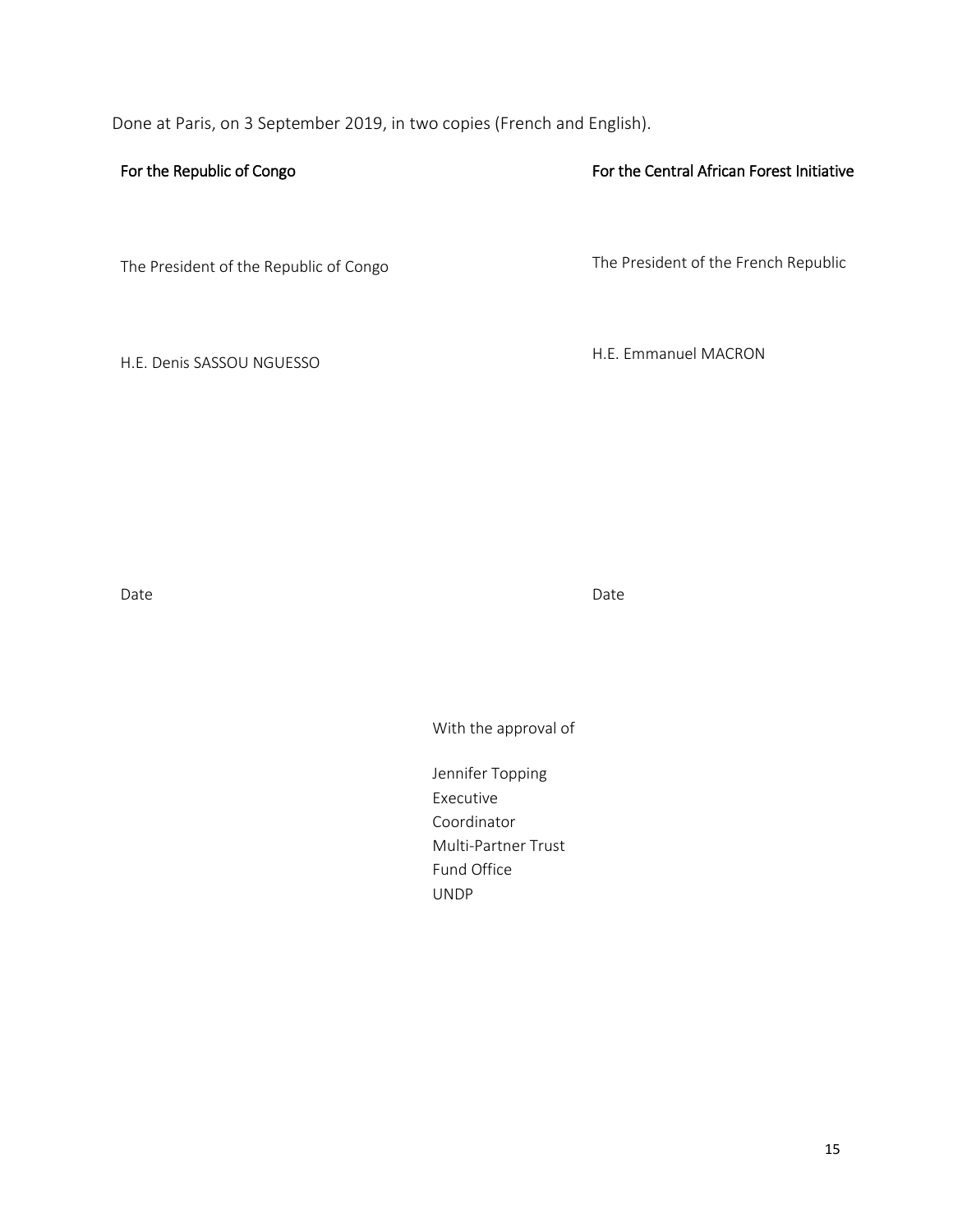# ANNEX 1 - MILESTONES

All of the provisions of the Letter of Intent apply to the implementation of the milestones defined in this Annex, particularly strict compliance with the principles defined in Point II.

In accordance with Point VII, progress towards achieving the milestones will be monitored jointly on an annual basis. To that end, annual progressindicators will be defined after the Letter of Intent is signed. The first annual work plan with the 2020 indicators will be submitted by December 2019 and validated jointly by the Government and CAFI.

In the interest of simplification, this Annex uses the following terminology:

"Land use contract" applies to rural areas as defined by the land law and includes, for the various sectors:

- Forest sector (2019 Forest Code): Protected areas, FMUs, domestic permits, community forests
- Agricultural sector (agricultural land law): Occupancy and farming permits
- Mining and hydrocarbon sectors (respectively, Law No. 4-2005 of 11 April 2005 and Law No. 2016-28 of 12 October 2015 on the hydrocarbon code): prospecting licenses; research permit; artisanal operating permits; large-scale development permits; mining permits and hydrocarbon mining titles: exploration and operating permits.

All resource use and operating permits where changes in status are underway or planned in order to be adapted to the statuses defined by the new law in effect, referred to above, are also included.

## 1. Land-use planning

#### December 2025 milestones

- 1.1 The SNAT is revised and the PNAT and the SDATs are developed, validated and implemented using a participatory approach.
- 1.2 The FMU, the protected areas and community forests are classified under the permanent forest estate, in accordance with current regulation and the principle of free, informed and prior consent of the populations affected by the proposed classification.
- 1.3 Special legal status is assigned to peatlands (spread across the departments of Likouala, Sangha, Cuvette and Plateaux) so that they can be protected and managed sustainably, not to be drained or dried up.
- 1.4 The legal framework (intersectoral and sectoral codes) for granting permits and resolving conflicts over overlapping "land use contracts" in rural areas is revised, standardized and adopted. It ensures: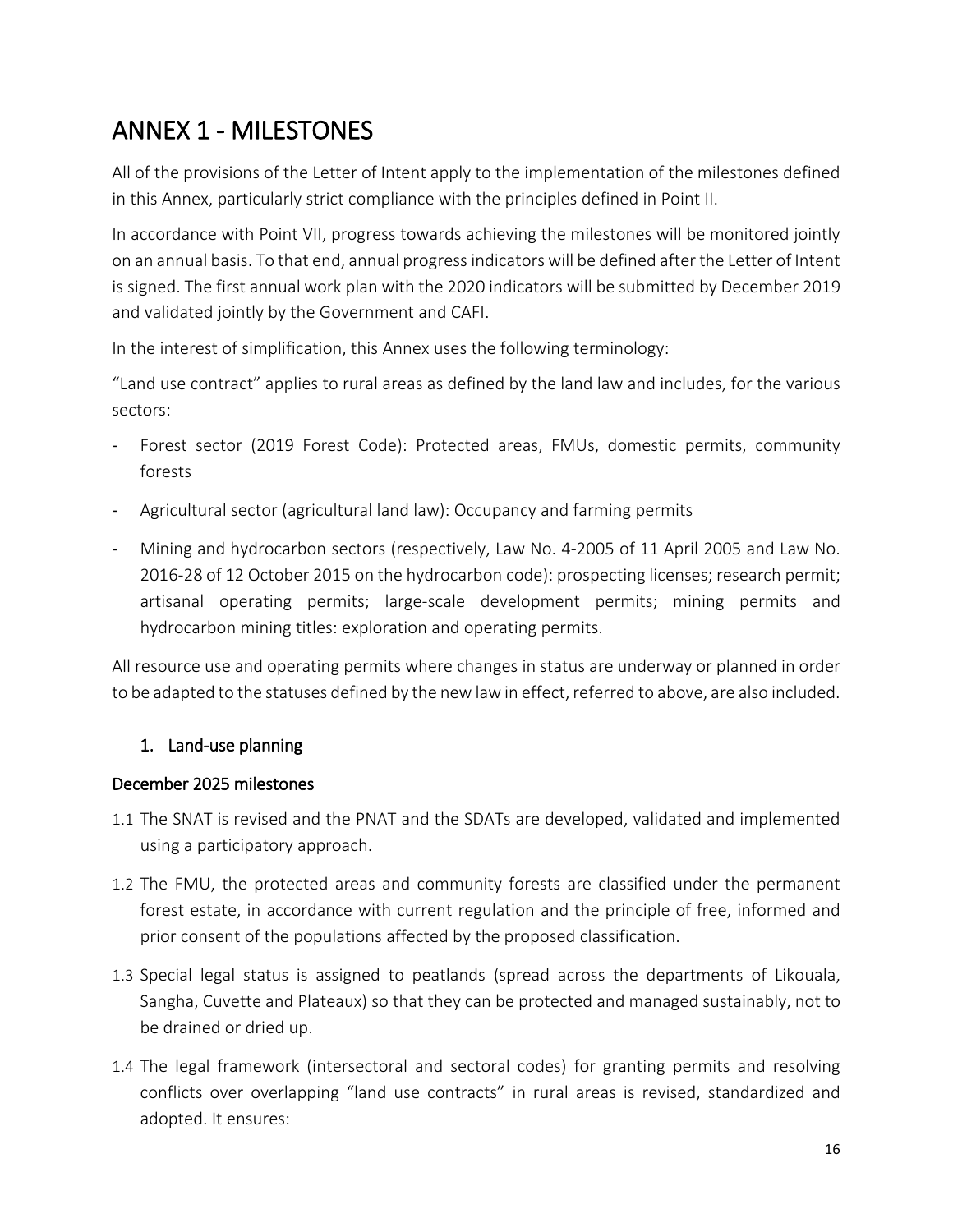- The non-conversion and sustainable management of HCS and HVC forests, as well as the limited, carbon-neutral conversion and sustainable management of non-HCS and HVC forest areas;
- The absence of conflicts from titles overlapping other titles, the forests of the permanent forest estate and "land use contracts;" and,
- Acknowledgment of and respect for customary and modern land rights.

#### *December 2023 intermediate milestones*

- 1.5 HCS and HCV forests are defined and identified, in accordance with national specificities and in line with the emerging international consensus and best practices in defining low-emission development, and a legal framework is adopted to ensure their protection and sustainable management.
- 1.6 A long-term cap on the carbon-neutral conversion of non-HCS/HCV forests to other uses (and, exceptionally, HCS/HCV forests as noted in Point 1.a.iv) is established, on the basis of a temporary annual conversion cap of 20,000 ha as of 2019.
- 1.7 As of 2020, new land use allocations, all sectors combined, are made transparently and collaboratively, with prior control of uses to avoid incompatible overlapping uses in rural areas.
- 1.8 A national mapping of all of the "land use contracts" (registry) is produced and provided to the public. This mapping will ultimately take into account the customary territories that overlap the private and public estates. It is updated annually to take account of progress in resolving conflicts and new land use allocations.
- 1.9 Consultation frameworks involving the private sector, civil society, the key ministerial sectors and the ministry for land use planning are set up to resolve the conflicts identified.<sup>6</sup> This step will include, in particular, setting up at least two pilot consultation frameworks to address one/several cases of conflicting overlapping permits (mining and FMU).

#### 2. Rural land tenure

#### December 2025 milestones

 $\overline{a}$ 

2.1 The land law adopted by the Government helps to ensure that the process of issuing private land title and creating State land reserves is based on national consultation and recognizes and takes into account:

<sup>6</sup> Possibility of developing a pilot for the conflicts identified in the TRIDOM area (overlap of a mining exploration permit, several FMUs and the presence of elephants).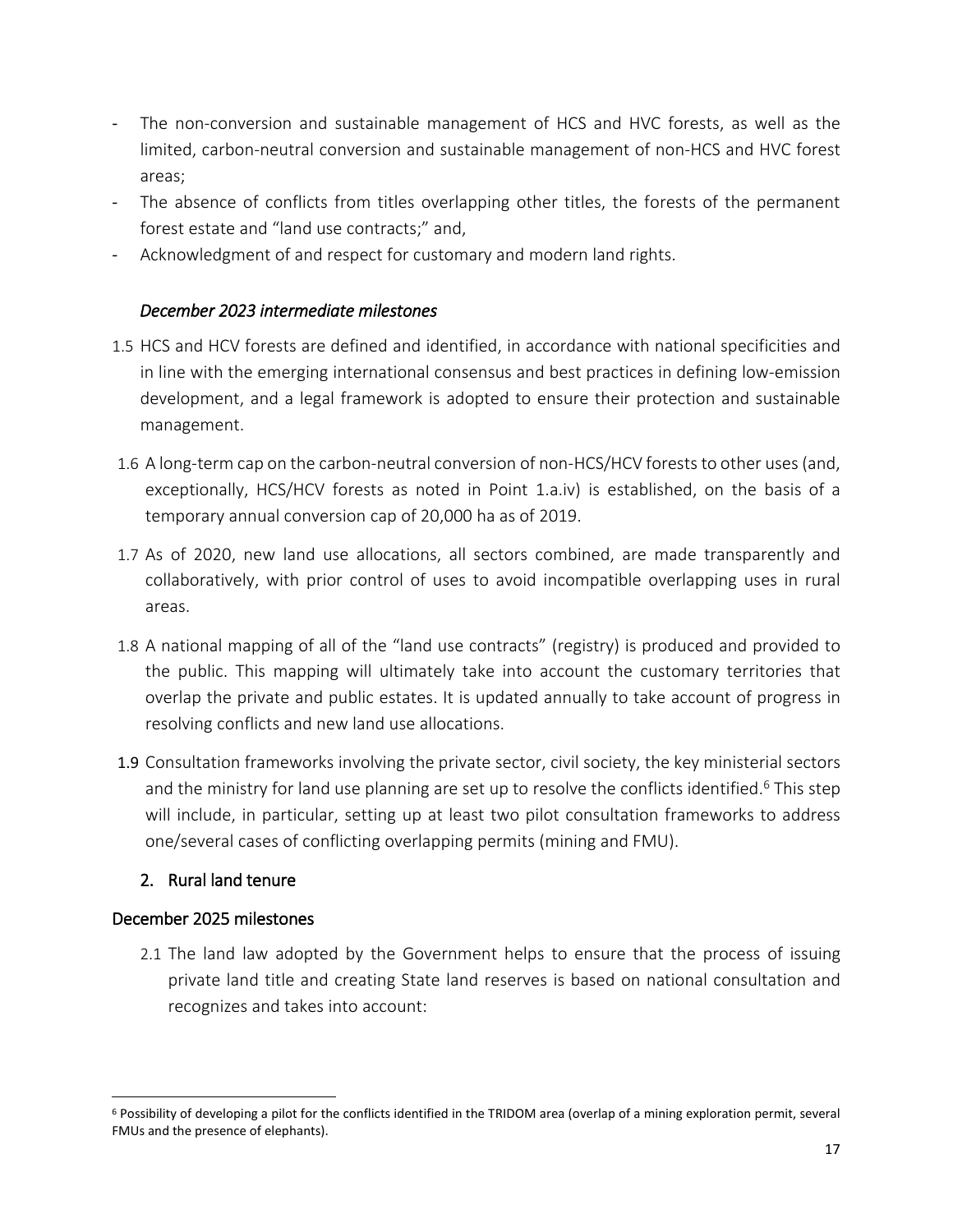- the non-conversion of HSC and/HVC forests, excepting development of infrastructures and extractive industries of vital interest for the national economy asstipulated in the footnote 3, in Point I of the Letter;
- the protection and sustainable management of peatlands so that they are not drained and dried out;
- the limited conversion and sustainable management of non-HVC/HCS forest areas;
- the existence of the PFE and mechanisms to manage it;
- the absence of conflicts from titles overlapping title with other land titles, forests in the permanent forest estate and "land use contracts;" and,
- the customary land rights of indigenous communities, as provided by Law No. 5-2011 of 25 February 2001 on the promotion and protection of the rights of indigenous populations.

#### *2023 intermediate milestones*

- 2.2 A specific regulation on the modalities for the recognition and security of customary land tenure of indigenous populations, in accordance with articles 31 and 32 of the Law No. 5- 2011 of 25 February 2001 on the promotion and protection of the rights of indigenous populations in the Republic of Congo is adopted and implemented by 2023;
- 2.3 A land dispute redress and resolution mechanism is set up and operational. This mechanism is monitored and evaluated annually to improve performance of the land-use planning process and to consolidate the achievements of land tenure governance.
- 2.4 In the specific case of individual, community and industrial agro-forestry plantations in natural forest areas and/or in the PFE and in savannah areas,  $^7$  land tenure security and management measures are tested to be integrated into the regulatory frameworks governing land use planning, land tenure and the forest and agricultural sectors.
- 2.5 A pilot initiative is carried out to identify and delimit a land reserve for palm oil development in the savannah region. $8$  The process of identifying this land reserve will be developed based on a preliminary mapping of the land and village boundaries and will follow a CLIP process. The lessons learned will be applied to developing the implementing texts of the land law.

## *2022 intermediate milestones*

 $\overline{a}$ 

2.6 A cross-sectoral land registry (mining, oil, agro-industrial and forestry sectors) is established

<sup>&</sup>lt;sup>7</sup> Case of coffee/cacao plantations in the community development zones' degraded forests/case of agro-forestry-fuelwood plantations in urban centres' supply basins in non-forest areas.

<sup>&</sup>lt;sup>8</sup> With a view to setting up the palm oil production pilot project proposed in the TFA 2020 action plan developed by the Republic of Congo.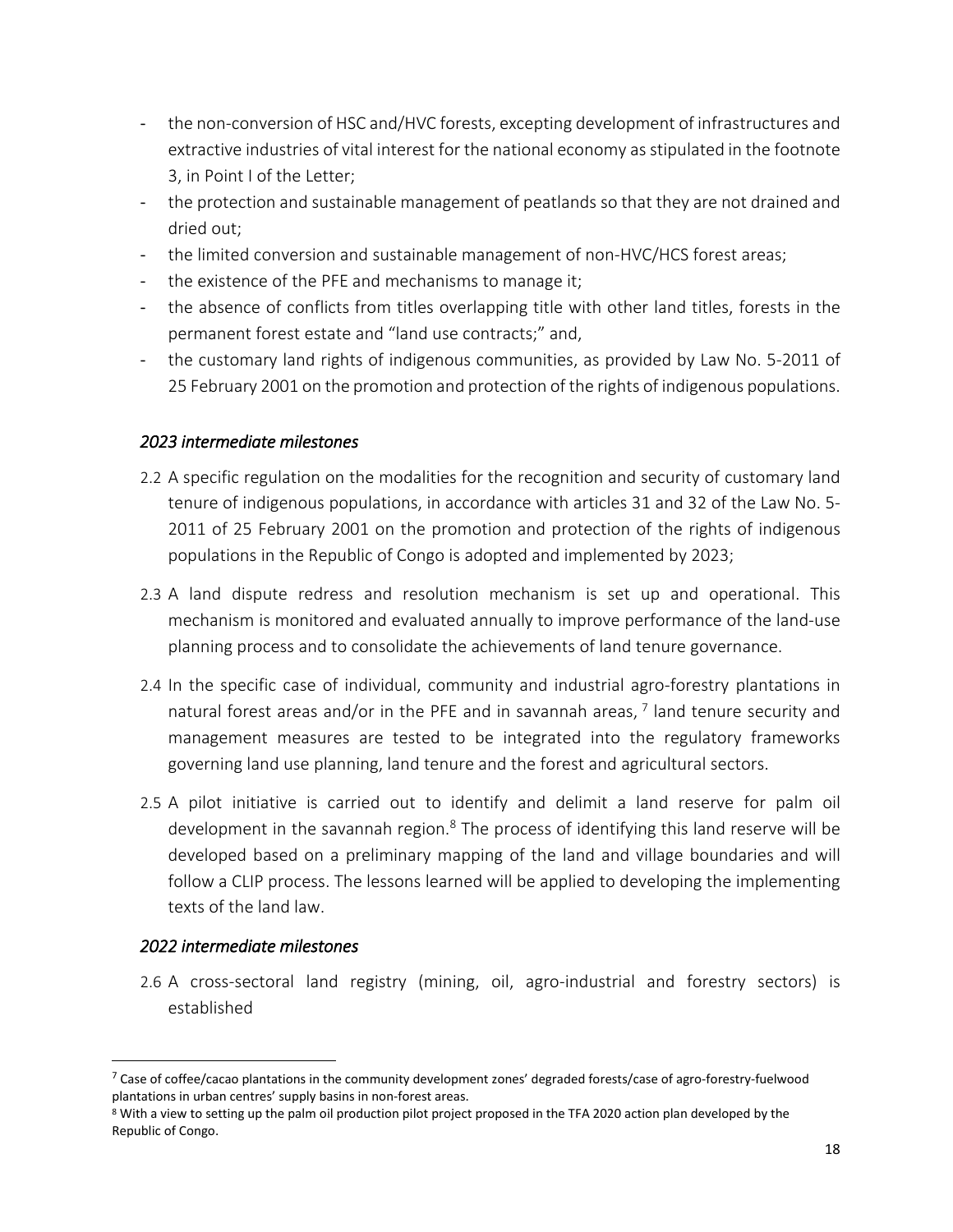#### 3. Strengthening the environmental control system

#### December 2025 milestones

- 3.1 The legal and regulatory framework for environmental protection, in general, and environmental and social impact studies<sup>9</sup>, in particular, is revised to integrate:
- The impacts and risks to forest ecosystems, including HCS and HCV forests, GHG emissions, and provisions for biodiversity and carbon compensation. These impacts and risks are minimized by implementing the mitigation measures laid down in the Environmental and Social Management Plan, which complies with national provisions for sustainable forest management, including of HCS and HCV areas;
- Customary and modern land and resource rights of local communities and indigenous populations.
- 3.2 Operators active in the forest, mining, hydrocarbon, agriculture, infrastructure and energy sectors (category A and B activities) show that they are complying with the legal obligations to conduct impact studies (EIA) and issue impact notifications (EIN).

#### 4. Sustainable forest management

#### December 2025 milestones

- 4.1 The nationally determined contribution is revised  $(3<sup>rd</sup> NDC)$  and transmitted to the UNFCCC. It integrates a revised reference level (FREL) published in 2024 that incorporates the most recent historic levels possible. The FREL is revised in accordance with the Monitoring, Reporting and Verification (MRV) system adopted and with UNFCCC guidelines. It also integrates the new Government measures taken with regards to landuse sectors. GHG emission calculations are complete, coherent (no double counting) and uncertainties regarding activity data and emission factors are provided.
- 4.2 A national strategy is defined and implemented to support the artisanal sector to ensure that its operations are legal and that it is sustainable, both economically and environmentally. The strategy and associated legal framework include clear provisions for the planning, allocation, management and monitoring of domestic operating permits. Domestic operating permits will be issued in accordance with the standards for managing and conserving HCS/HVC forests that will be adopted and the provisions of the PNAT, SNAT and SDATs and the FLEGT process.

<sup>&</sup>lt;sup>9</sup> The timeframe for the issuance and the validity of the environmental compliance certificate will be specified in and accompanied by a regulatory norm taking into account the specificities of the forest, mining, hydrocarbon and agricultural sectors.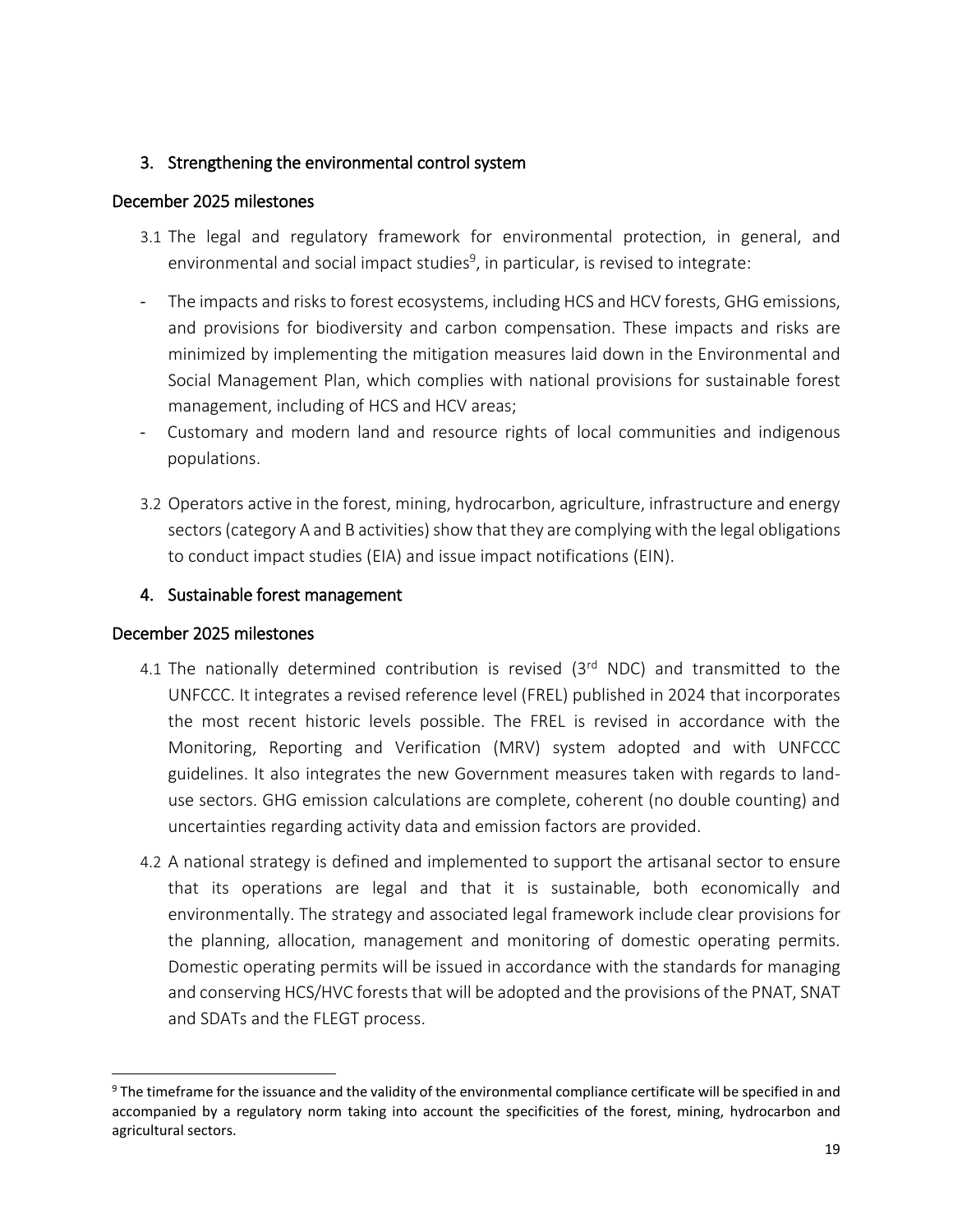#### *December 2023 intermediate milestones*

- 4.3 All of the PMUs allocated have an approved management plan. The beneficiaries of the PMUs with a management plan implement the plans developed.
- 4.4 The General Inspectorate for Finance and Forest Economy monitors illegalities revealed by the CLVS and publishes the results.<sup>10</sup>

#### *December 2022 intermediate milestones*

- 4.5 The CLVS is developed, validated and operational;
- 4.6 The reports of the Independent Observation (IO-FLEGT) continue to be published in accordance with the provisions of the VPA-FLEGT; and,
- 4.7 Before the forestry code's implementing regulations are adopted, they are subject to a transparent consultative process with all stakeholders through existing structures and processes.

#### *December 2020 intermediate milestones*

- 4.8 The nationally determined contribution is revised (2<sup>nd</sup> NDC) and transmitted to the UNFCCC. It includes a revised reference level (FREL) that integrates, in particular, the measures set forth in the Letter of Intent and the most recent historic levels possible. The FREL is revised in accordance with the MRV system adopted and with UNFCCC guidelines. GHG emission calculations are complete, coherent (no double counting) and uncertainties regarding activity data and emission factors are provided.
- 4.9 The actors engaged in the forestry sector are required to submit their declarations to EITI, and in particular regarding annual data on production and export, allowable cuts and forestry tax payments, for the creation of annual reconciliation reports by the independent administrator, on the basis of the commitments made by the country.
- 4.10 The management strategy for forest concessions that defines the measures to be taken with regard to companies that do not comply with the requirements of the legal and regulatory framework regarding management plans is established and implemented. The forest administration takes enforceable measures against non-complying companies.
- 4.11 A study of the social, economic (and environmental) impacts on the production-sharing system, provided for in the new forest law draft, will be conducted.

 $10$  The revision of decree 2009-415 setting the scope, content and procedures for the study and environmental and social impact notice must take into particular account the compliance certificate, in regards to delivery time by the administration in charge of environment, as well as its duration, in light of the concern expressed by the private sector, in particular the mining and hydrocarbon sector.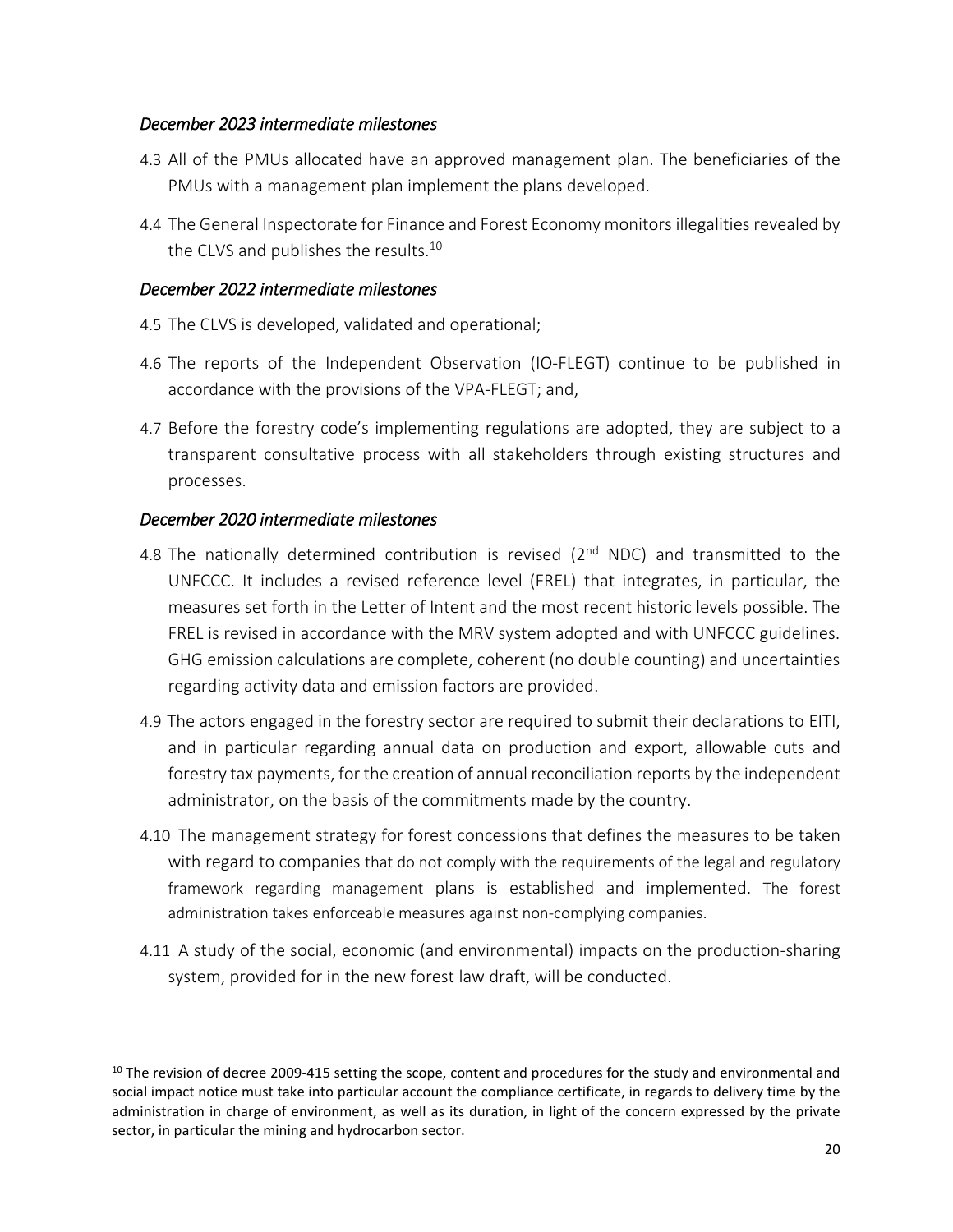4.12 A study of the provisions of the new forest code and their consequences for the VPA-FLEGT process will be conducted. The results of this study will enable the identification of the adjustments to be made to the VPA-FLEGT, in particular to the Legality Verification System. This study will moreover provide analysis elements for the development of the new code's implementing regulations.

#### *December 2019 intermediate milestone*

4.13 A regulatory text on the implementation of the low impact forestry norms is drafted in collaboration with the stakeholders, adopted and published.

#### 5. Agriculture

#### *December 2025 milestones*

- 5.1 The agriculture law and its implementing texts are developed and adopted, taking into account:
- The non-conversion of HCS and HVC forests;
- The limited conversion of non-HVC and HCS forests, in keeping with the long-term cap on conversion (Milestone 1.6);
- The absence of conflicts from titles overlapping other land titles, PFE forests and "land use contracts," the provisions of the PNAT, the SNAT and the SDATs and the land law; and,
- Acknowledgement of and respect for customary and modern land rights.

The agriculture law and its implementing regulations are subject to a transparent consultative process involving all stakeholders before they are adopted.

5.2 Other measures will be taken on the agricultural conversion in forest areas, such as Order 9450/MAEP/MAFDPRP on agro-industrial plantations in savannah areas. The Government undertakes not to allocate any agricultural land to agro-industrial companies in peatlands and of more than five hectares in forest areas for the 2019-2025 period. <sup>11</sup>

#### *December 2022 intermediate milestone*

- 5.3 A transparent process to allocate agricultural and agro-forestry lands, in line with Milestone 5.1, is defined, adopted and evaluated by an interministerial committee.
- 5.4 Provisions rendering compulsory for agro-industrial businesses, holding titles to agricultural land in forest areas, to share with the forest and agriculture administrations the annual forecasts of the surface areas to deforest and those deforested, along with a cartographic

<sup>&</sup>lt;sup>11</sup> In accordance with Order 9450/MAEP/MAFDPRP on agro-industrial plantations in savannah areas.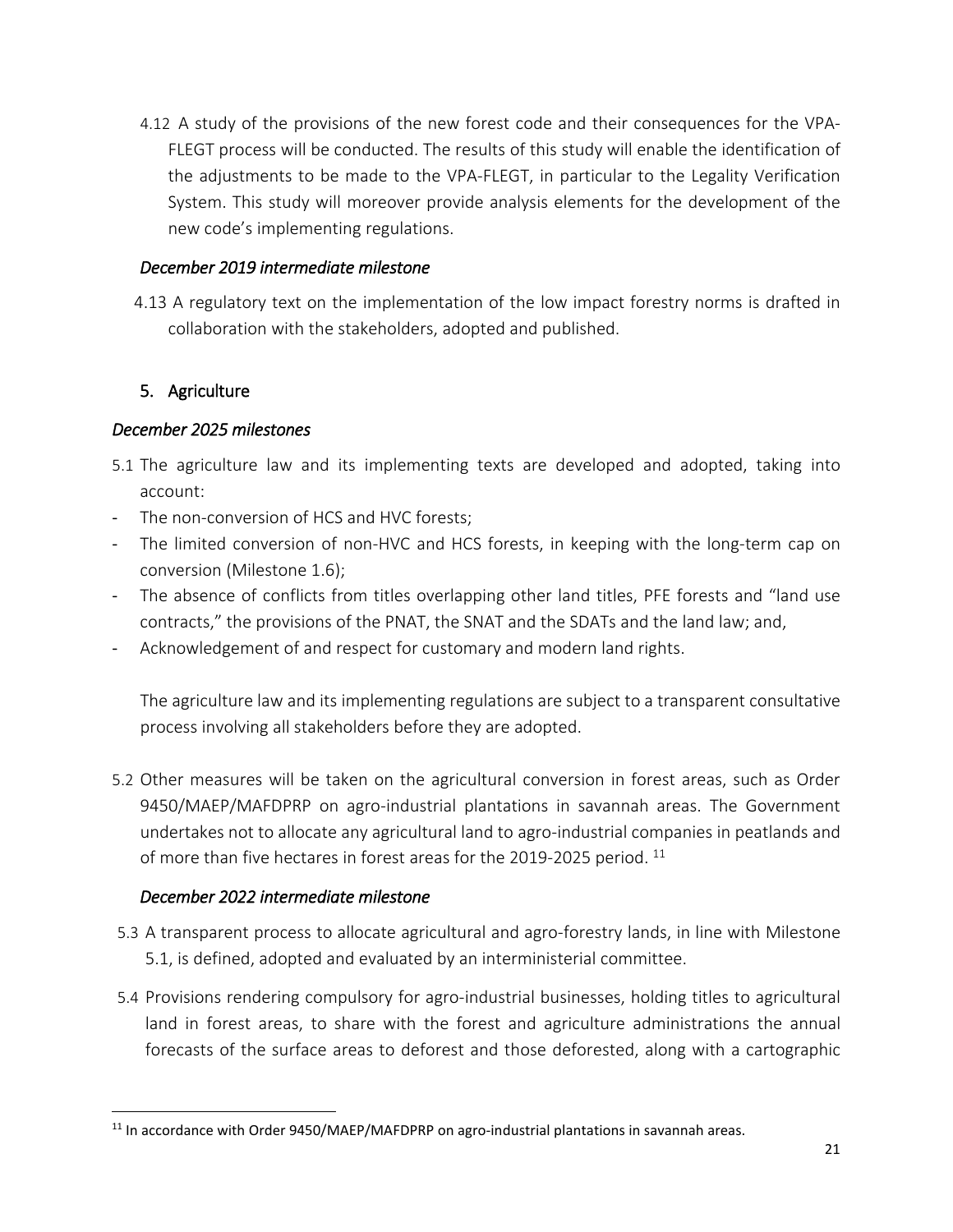document, are included in a regulatory text of the law on the regulation of agriculture and the new forest law.

## 6. Mines and hydrocarbons

## December 2025 milestone

6.1 A regulation is developed and adopted specifying the provisionsfor the collaborative allocation of land to mining and hydrocarbon operations and to build infrastructure projects. The allocations take into account the principles of preservation and sustainable management of HCS and HCV forests (see Article 1.a.iii and I.a.iv), limited conversion of non-HSC and HCV forest areas (see cap defined in Milestone 1.6), and the provisions of the PNAT, the SNAT and the SDATs (Milestone 1.5).

In the event of titles overlapping with other land titles and existing "land use contracts," the allocation procedure must ensure that the title holders are consulted properly and that agreements preventing any allocation conflicts are developed based on consensus via a free, informed, and prior consultation mechanism.

6.2 Exploration and development activities are carried out in accordance with the principles defined in Milestone 3.1, in particular, with the provisions for compensation for impacts on biodiversity and carbon.

Guidance documents and standards regarding the modalities for planning, exploration and development of mining and hydrocarbon activities with low impact on forests and peatlands are defined within the consultation framework, adopted and implemented. These standards will define the planning, exploration and exploitation modalities for mining and hydrocarbon activities when they take place in forest or peatlands areas to reduce their direct and indirect impacts on those areas. They will be ranked in the following order: (i) avoid impacts; (ii) minimize impacts; (iii) mitigate impacts; and, (iv) compensate impacts.

6.3 A regulatory framework regarding the implementation of norms for low-impact mining and oil exploration and exploitation is developed, with the established concertation framework (milestone 6.3).

## *December 2023 intermediate milestones*

6.4 The Republic of Congo maintains its compliance with the EITI standard (i.e., the corrective measures defined by the EITI Board of Directors in June 2018 are implemented within the set timeline) and the EITI reports meet the requirements of the 2016 EITI standard and the code on transparency and accountability in public financial management.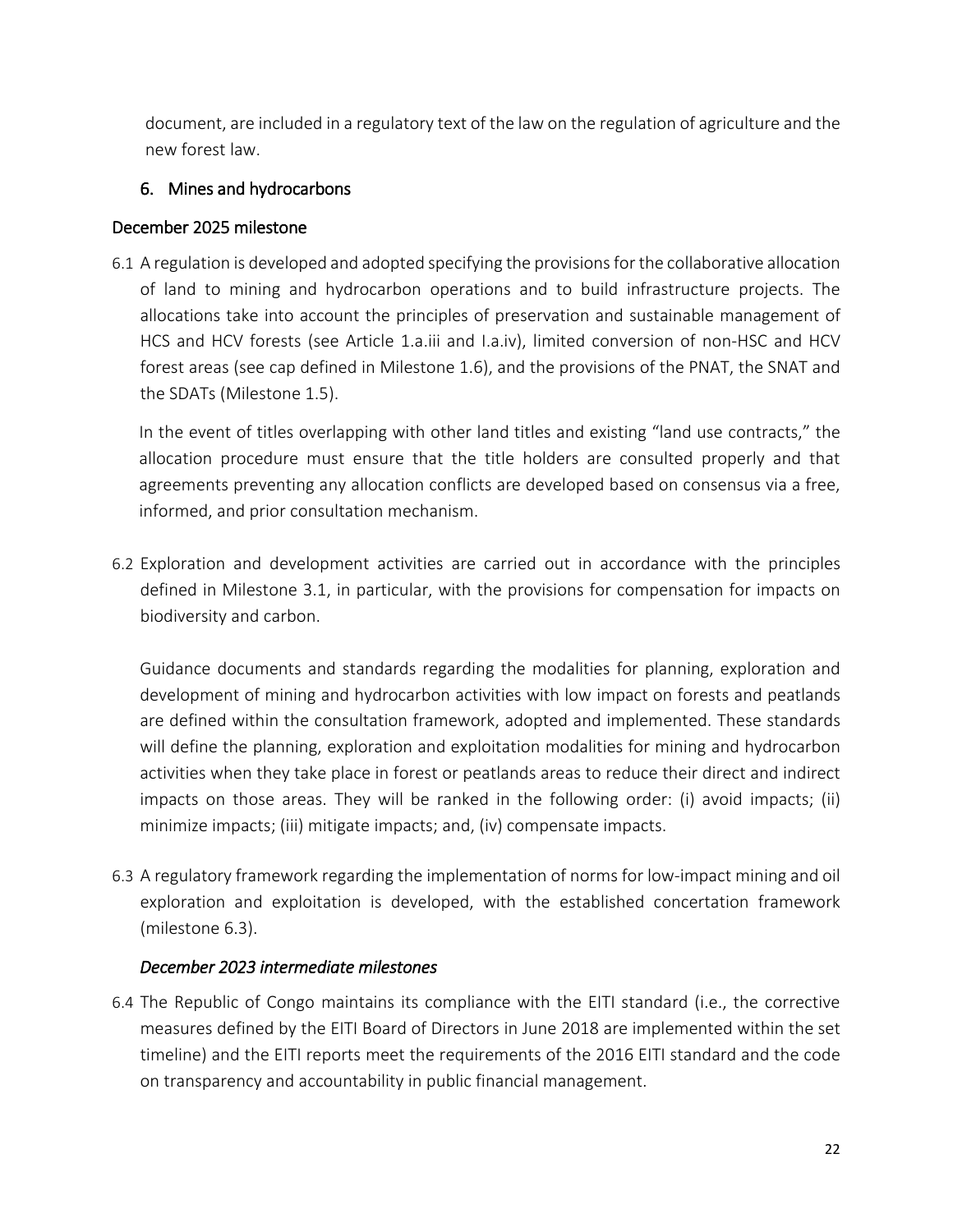6.5 An inclusive consultation framework (Government, private sector, civil society and technical and financial partners) is established and identifies solutions for reducing direct and indirect impact of mining and hydrocarbon activities on forest resources and peatlands.

## 7. Promotion of renewable energy sources

#### December 2025 milestone

- 7.1 The sectoral energy policy favouring sustainable alternatives to the consumption of fuelwood from non-renewable resources is implemented, in particular:
	- Gas supplies are increased and the populations' access to them is facilitated;
	- The establishment of forest plantations for the production of fuelwood and the use of improved cookstoves are encouraged; and,
	- Energy supply master plans for Brazzaville and Pointe Noire are developed, validated and implemented.

#### *December 2023 intermediate milestone*

7.2 An analysis of fuelwood and gas consumption and their supply chain for the cities of Brazzaville and Pointe Noire is conducted, identifying potential alternatives that can reduce the need for non-renewable fuelwood.

#### 8. Coordination and funding

#### December 2025 milestones

8.1 The regulations governing the composition of the community development management committees and the operating methods of the Local Development Funds(FDL) and Community Development Funds (FDC), including guidelines on the types of projects that will be funded and project financing methods and arrangements, are defined and adopted. These funds are involved in implementing sustainable forest management projects and zero-deforestation economic activities benefiting the communities.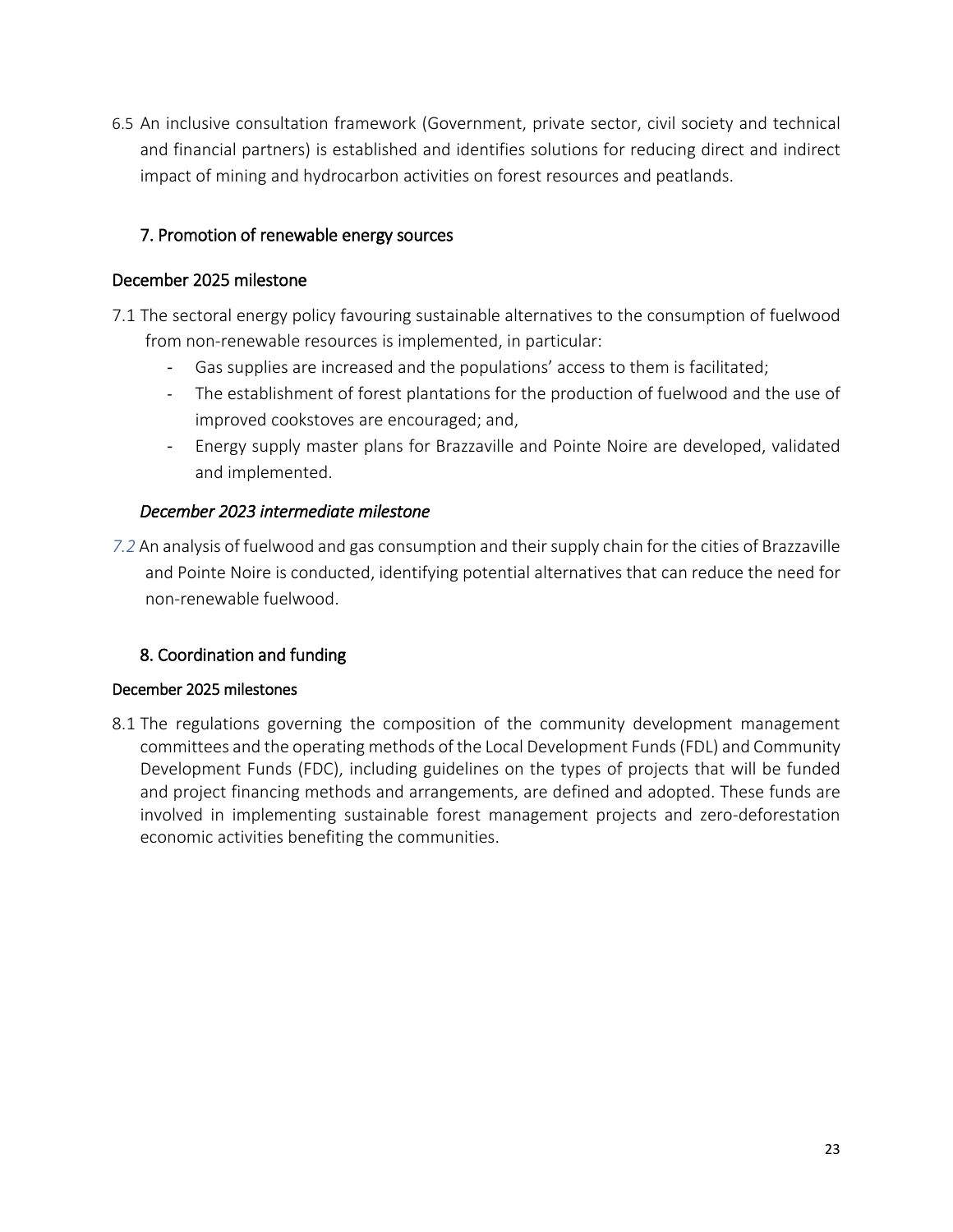8.2 The modalities for mobilizing domestic funds, both public and private, are identified and set up to co-finance implementation of the measures necessary to achieve the objectives of the Letter of Intent, the Investment Plan of the National REDD+ Strategy and the revised NDC including the LULUCF sector.

#### *2023 intermediate milestones*

- 8.3 A mechanism to coordinate implementation of the international agreements and conventions on climate and the environment is defined and operational. This will involve, in particular, setting up high-level governance systems, including the ministries for finance, planning, landuse planning, lands, forests, agriculture and mining, the monitoring officers and the focal points for the commitments in the areas of land use and sustainable natural resource management (including UNFCCC, NDC, REDD+, CBD, UNCCD, VPA-FLEGT and EITI) and related funding (including CAFI, GCF, Blue Fund and the GEF).
- 8.4 A system to monitor and evaluate implementation of the Investment Plan of the National REDD+ Strategy and the Letter of Intent is defined and operational. It will make it possible to monitor, evaluate performance and draft recommendations regarding:
	- monitoring progress towards achieving the milestones of the Letter of Intent and, more generally, monitoring international LULUCF commitments;
	- monitoring implementation of the Investment Plan of the National REDD+ Strategy through programmes funded by CAFI, but also by other sources of domestic and international funding; specific measures financed by these contributions will be integrated into the Letter of Intent monitoring plan; the results framework and the budget of the Investment Framework will be revised and updated annually to enhance/strengthen the programmes' alignment with domestic and international funding, both public and private, in the LULUCF sector, with the objectives of the Letter of Intent and with the Investment Plan of the National REDD+ Strategy;
	- the progress and impacts of the various economic development support initiatives in the sectors targeted by the Investment Plan of the National REDD+ Strategy;
	- the fund mobilization (domestic, international, public and private);
	- the MRV system and the Safeguards Information System, in accordance with the UNFCCC guidelines; and,
	- coherent national communications on GHG emissions (including the NDC, National Communication (NC), FREL and MRV).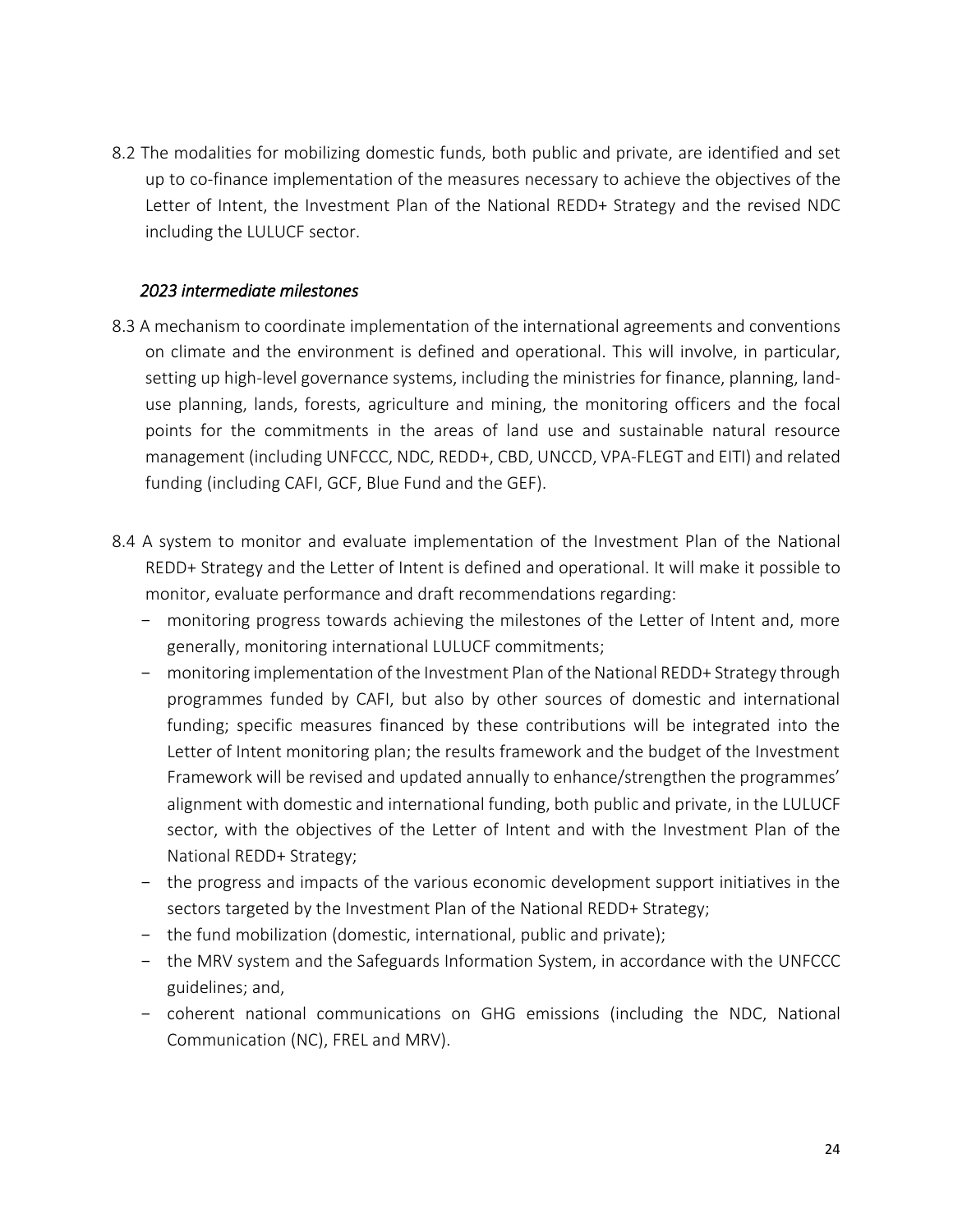- 8.5 A study regarding the implementation of an Independent Observation of the implementation of the Letter of Intent will be conducted. The report concluding this study will be approved by all stakeholders.
- 8.6 A preliminary study is conducted on innovative incentives to direct private sector investments to the sustainable management of natural forest ecosystems and biodiversity, forest and agro-forestry plantations, and zero-deforestation agriculture.
- 8.7 A dialogue based on a preliminary study is conducted on foreign direct investments (FDI) and how they inform and contribute to achieving the Sustainable Development Goals and commitments to preserve forest cover.
- 8.8 The National Determined Contribution (NDC), the National Communication (NC) and the biennial report  $(BUR)^{12}$  are published. A multisectoral working group reviews the NDC, NC, BUR and FREL for coherence and compliance with UNFCCC guidelines before they are submitted. The NDC and CN are updated and published every four years; the BUR is updated and published every two years.

#### *2020 intermediate milestones*

8.9 A consultation framework is established between the Government and the private sector in order to take the appropriate measures to incite businesses to engage in REDD+.

## *2019 intermediate milestones*

 $\overline{a}$ 

8.10 The consultation and monitoring mechanism involving the Government and CAFI, guided by the Prime Minister, is defined to ensure a high-level commitment by the cross-cutting and sectoral authorities responsible for implementing the milestones and jointly developing and validating the annual work plans, their indicators, recommendations and responsibilities. This consultation mechanism will be established based on lessons learned and experiences at the national level, similar to the Joint Implementation Committee through the VPA-FLEGT process.

 $12$  BURs provide an update of the information presented in NCs, in particular on national GHG inventories, mitigation actions, constraints and gaps, including support needed and received.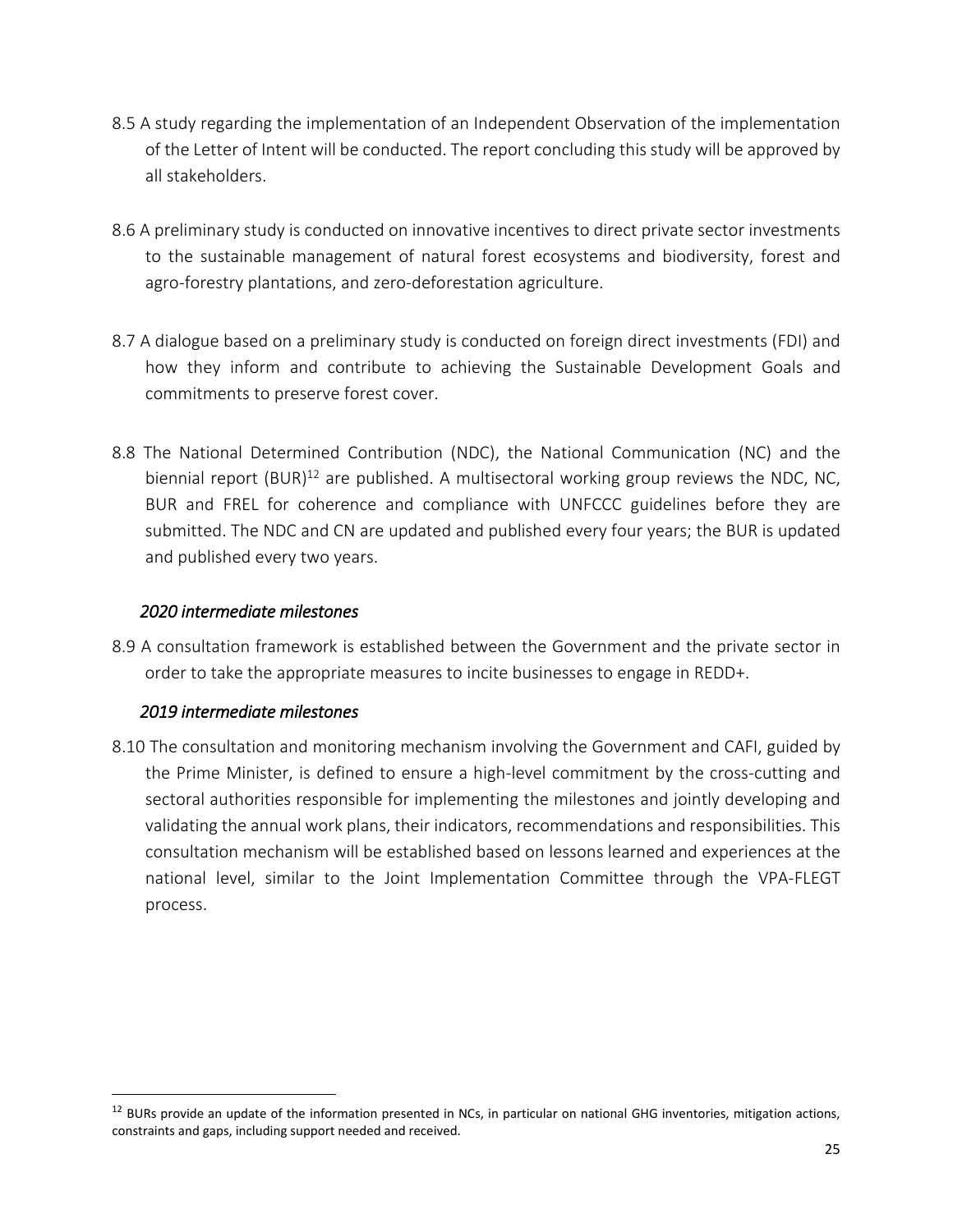# ANNEX 2 – CAFI BILATERAL FUNDING SOURCES

| Letter of Intent partner                                                                                                           | CAFI bilateral contribution                                                                                                                                                                                                                                                                                                                                                                                                                                                                                                                                                                                                                                                           |
|------------------------------------------------------------------------------------------------------------------------------------|---------------------------------------------------------------------------------------------------------------------------------------------------------------------------------------------------------------------------------------------------------------------------------------------------------------------------------------------------------------------------------------------------------------------------------------------------------------------------------------------------------------------------------------------------------------------------------------------------------------------------------------------------------------------------------------|
| countries<br>and                                                                                                                   |                                                                                                                                                                                                                                                                                                                                                                                                                                                                                                                                                                                                                                                                                       |
| institutions                                                                                                                       |                                                                                                                                                                                                                                                                                                                                                                                                                                                                                                                                                                                                                                                                                       |
| DFID/Great Britain                                                                                                                 | part of implementation of the Voluntary Partnership<br>As<br>Agreement between the Republic of Congo and the European<br>Union, the British cooperation agency (the Department for<br>International Development, DFID) mobilized new financing to<br>support the stakeholders in the process of change necessary to<br>implement the VPA. Over the 2019-2021 period, it focuses on<br>improving administrative management and compliance by the<br>operators in the sector and on supporting the consultation process<br>for developing regulations under the new forest law. This support<br>will be implemented in partnership with the Agence Française de<br>Développement (AFD). |
| AFD/France                                                                                                                         | The French Agency for Development (AFD) intends to support the<br>Republic of Congo and submit a project supporting the Congolese<br>land use planning strategy through:                                                                                                                                                                                                                                                                                                                                                                                                                                                                                                              |
|                                                                                                                                    | - Institutional support to strengthen the different levels of the<br>national land use planning plans and integrating aspects<br>regarding vulnerable populations, tenure access and<br>biodiversity;                                                                                                                                                                                                                                                                                                                                                                                                                                                                                 |
|                                                                                                                                    | - Strengthening the forest governance via support to the<br>forest administration as well as businesses for an effective<br>implementation of the VPA-FLEGT requirements; and,                                                                                                                                                                                                                                                                                                                                                                                                                                                                                                        |
|                                                                                                                                    | - Support to the implementation of operational activities<br>stemming from the first institutional component of the<br>project.                                                                                                                                                                                                                                                                                                                                                                                                                                                                                                                                                       |
|                                                                                                                                    | This project contributes to the priorities of the REDD+ National<br>Investment Plan of the Republic of Congo.                                                                                                                                                                                                                                                                                                                                                                                                                                                                                                                                                                         |
| Federal<br>German<br>the<br>Ministry<br>for<br>Environment,<br>Nature<br>Conservation<br>and<br>Nuclear<br>Safety<br>(BMU)/Germany | As part of its International Climate Initiative (IKI), the German<br>Federal Ministry for the Environment, Nature Conservation and<br>Nuclear Safety (BMU) intends to support the "Securing crucial<br>biodiversity, carbon and water stores in the Congo Basin Peatlands by<br>enabling evidence based decision making and good governance"<br>programme under development, which is to be implemented in<br>the peatlands of the Central Basin of the Republic of Congo and of                                                                                                                                                                                                      |